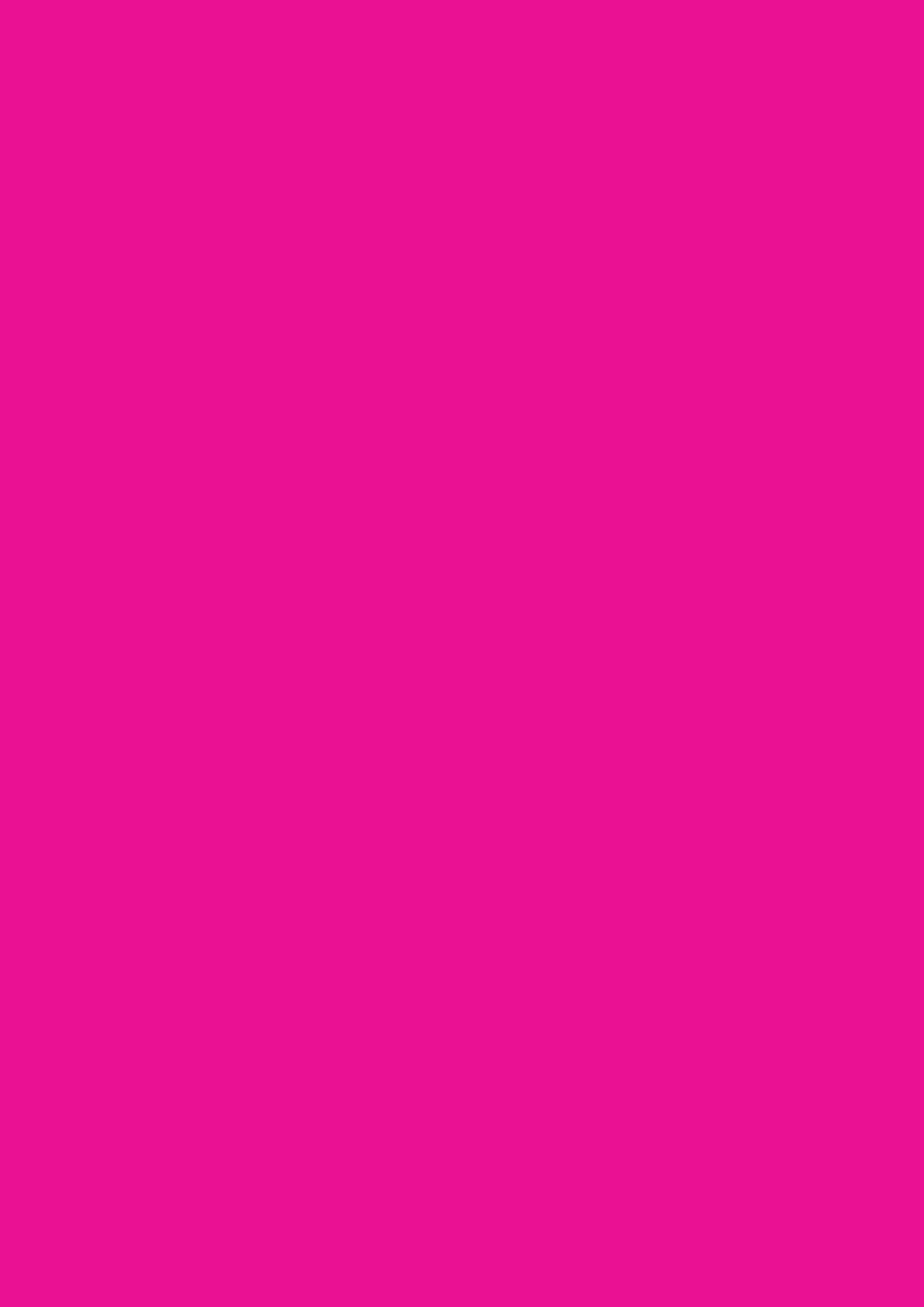# **Contents**

| Risk and liability affects people's behaviour in the building process 04 |
|--------------------------------------------------------------------------|
|                                                                          |
| These changes will help deliver the programme's outcomes  04             |
|                                                                          |
| Changes to produce fairer outcomes when things go wrong and              |
| MBIE's objectives include fairer outcomes and changes in behaviour 05    |
|                                                                          |
| Homeowners and BCAs may face a disproportionate share of the costs       |
| Homeowners have a limited understanding of their risks and               |
|                                                                          |
|                                                                          |
|                                                                          |
| MBIE wants stakeholder feedback on how best to make this proposal work15 |
| How the proposed change measures up to our five assessment criteria 20   |
|                                                                          |
|                                                                          |
|                                                                          |
| MBIE wants stakeholders' feedback on the liability of BCAs  25           |
|                                                                          |
| How the two options measure up to the five assessment criteria  28       |
|                                                                          |
|                                                                          |
|                                                                          |
|                                                                          |

PART 4: RISK AND LIABILITY **PART 4: RISK AND LIABILITY**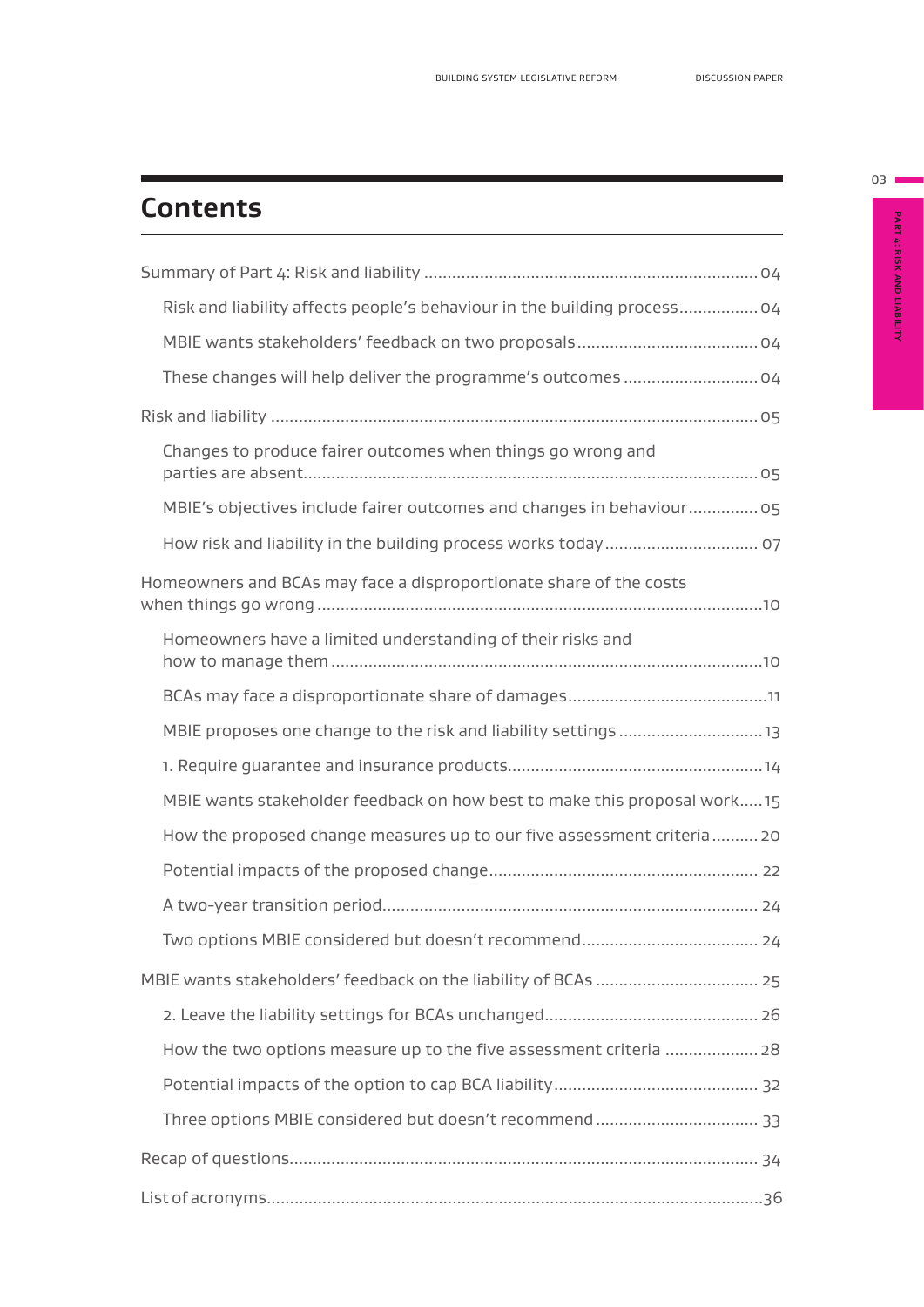## **Summary of Part 4: Risk and liability**

#### **Risk and liability affects people's behaviour in the building process**

The way risks are identified and managed affects the way people behave during the building process. Risks are allocated by statutory and common law responsibilities and contractual arrangements – and when things go wrong, someone has to pay to put them right.

The proposals set out in this section aim to address several problems.

- $\bullet$  Homeowners often aren't aware of the risks of the building process, or the need to have something in place to manage them.
- When something goes wrong, homeowners may face a long, expensive and stressful process to get compensation.

MBIE is also seeking feedback on whether changes are needed to address concerns that building consent authorities (BCAs) may face a disproportionate share of damages when other parties are absent.

#### **MBIE wants stakeholders' feedback on two proposals**

|                | Require that a quarantee and insurance product is put in place for all residential new<br>builds and significant alterations. Homeowners would be able to actively opt out of<br>having a quarantee and insurance product. |
|----------------|----------------------------------------------------------------------------------------------------------------------------------------------------------------------------------------------------------------------------|
| $\overline{2}$ | Leave the liability settings for building consent authorities unchanged.                                                                                                                                                   |

#### **These changes will help deliver the programme's outcomes**

The programme's three outcomes are safe and durable buildings, an efficient regulatory system and a high-performing building sector.

The proposals set out in this section would help deliver these outcomes by:

- **Part providing protections for homeowners**
- **p** providing incentives for builders and designers to produce high-quality building work.

#### **Guarantee and insurance products**

Guarantee and insurance products offer protections to homeowners who are building or renovating their home. These can be a 'guarantee' or an 'insurance product'.

- A guarantee (or warranty) means that, should a problem arise, the responsible party will correct the problem.
- **An insurance product is a policy that will pay out to compensate the policy holder for a loss,** and often pays for the problem to be corrected.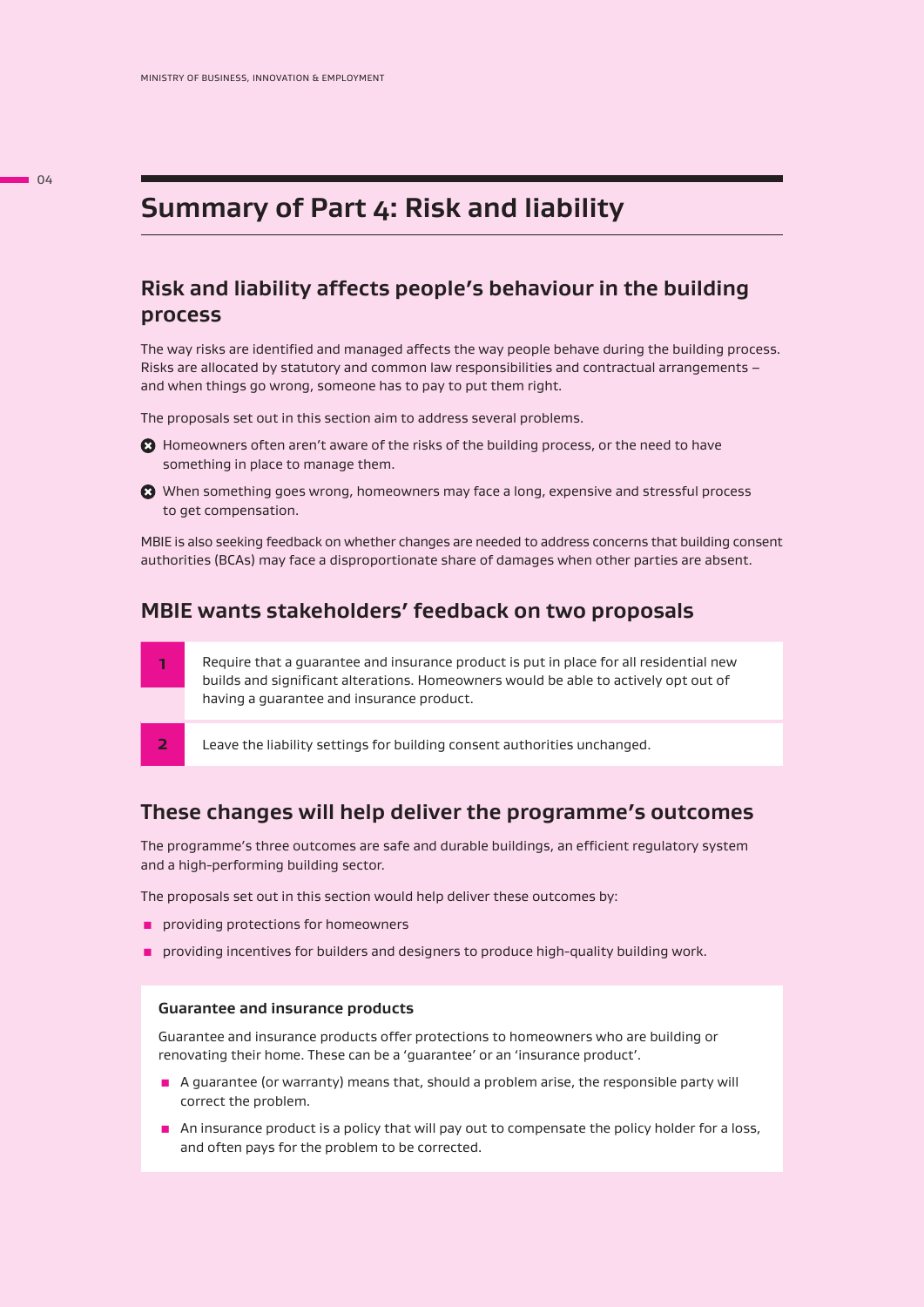# **Risk and liability**

#### **Changes to produce fairer outcomes when things go wrong and parties are absent**

There are many different types of risks in the building process. This part of the discussion paper considers the risks that arise when there are defects in a building and some parties in the building process are absent. Changes to address these risks would require legislative change. Measures to address other types of risks (such as commercial contracting risks) can be addressed through mechanisms outside of the *Building Act 2004.* 

Part 1 of the discussion paper sets out what all of the proposed changes in the legislative reform programme aim to do – that is to lift quality throughout the building sector by:

- making sure things go right in the building process
- **E** delivering fairer outcomes when things do go wrong.

Part 2 (building products and methods) and Part 3 (occupational regulation) are focused on changes that would increase the quality of building work and make sure things go right. This part is focused on changes that would deliver fairer outcomes when things do go wrong and increase incentives to get things right.

#### **Risk and liability is governed by statute and common law**

Risks are allocated by statutory and common law responsibilities and contractual arrangements. Parties often shift risk to other parties using contracts, insurance and other arrangements.

Liability may arise when things go wrong. In New Zealand, like in many other common law jurisdictions, the principal liability rule is that of 'joint and several liability'. This means that where two or more people have caused a particular loss, each party can be held liable for the full extent of that loss. The overriding concern is to correct harm and compensate injured parties, rather than determine the relative level of wrongdoing by each defendant.<sup>1</sup>

#### **MBIE's objectives include fairer outcomes and changes in behaviour**

#### **MBIE has identified four objectives for risk and liability**

The objectives for the risk and liability settings are that:

- $\blacksquare$  each party understands their roles and responsibilities in the building process, the risks they face and their options for managing those risks
- each party faces risks that are in line with their role
- $\blacksquare$  each party has access to cost-effective options for managing their risks
- **n** homeowners have access to cost-effective ways to quickly resolve disputes about building work.

 $05 \blacksquare$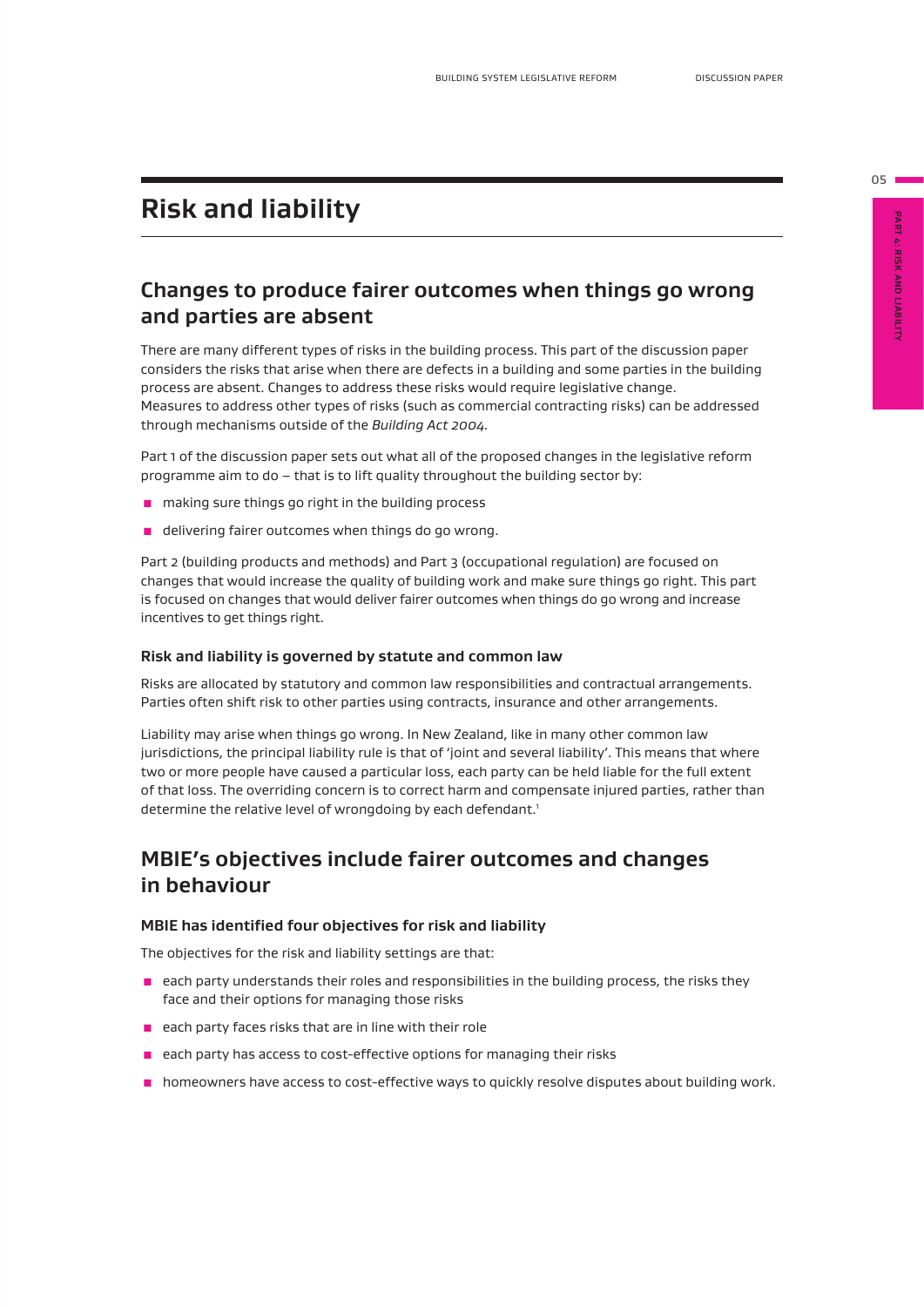#### **The changes aim to influence how people behave when they undertake building work**

Any proposed changes should support the programme's wider objectives to drive behavioural changes throughout the building sector.

The table below sets out the behaviours the proposed changes aim to reinforce.



#### **Homeowners**

Have access to information and advice about the risks they face, and have a better understanding of these risks.

Make informed decisions when hiring someone to do their building work.

Are more likely to take up guarantee and insurance products.

Can get building defects fixed – without having to resort to costly litigation.



#### **Builders and designers**

Understand their responsibilities and have stronger incentives to fulfil their obligations.

Don't rely on BCAs alone to identify errors in building work.

Stand behind their work.

Improve the quality of building work, resulting in fewer defects.



#### **BCAs**

Take a proportionate, risk-based approach to building consents and inspections. This could contribute to more efficient consenting processes and lower costs for homeowners, builders and designers.



#### **Providers of guarantee and insurance products**

Provide products that meet or exceed the minimum standards placed on guarantee and insurance products.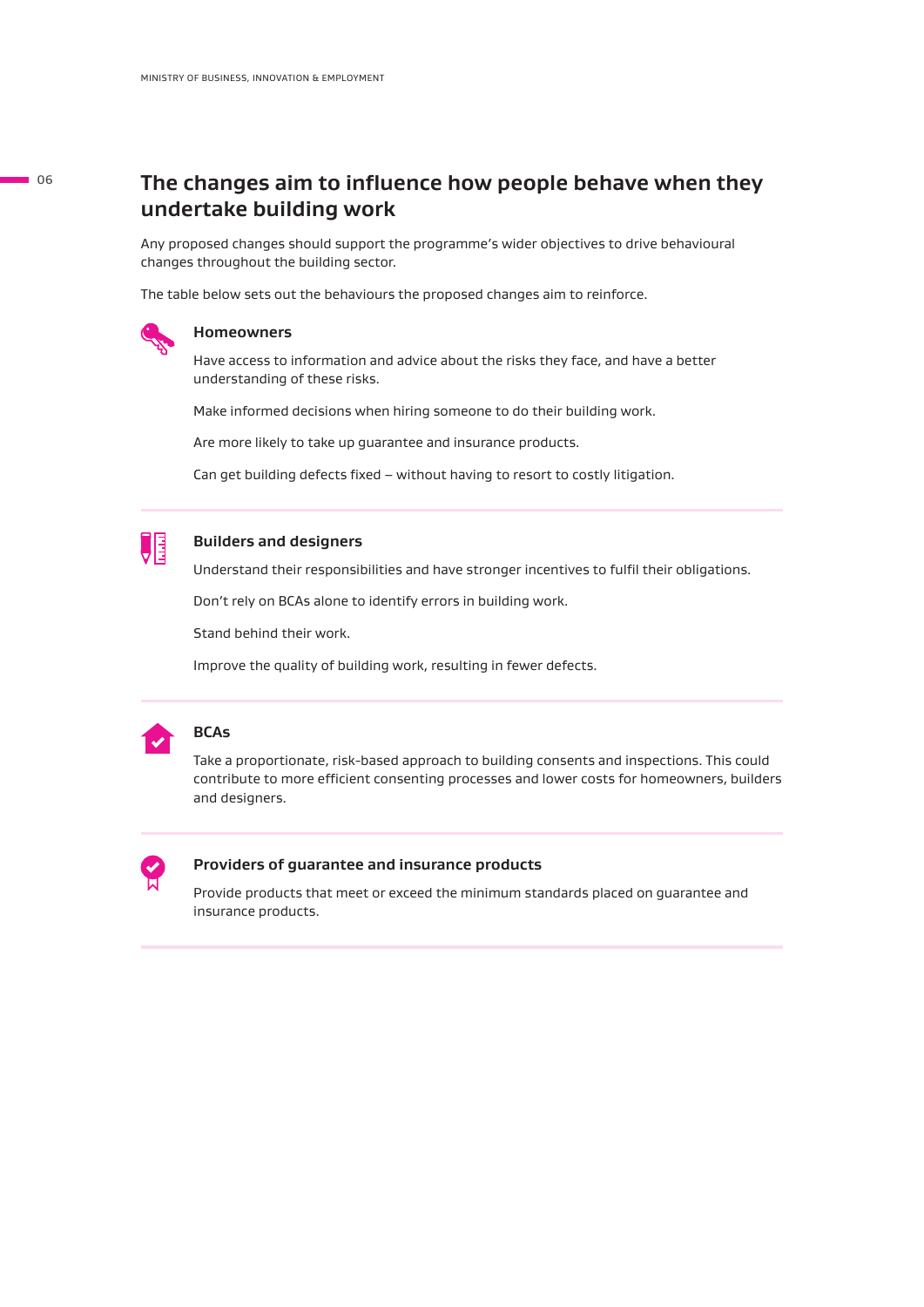#### **How risk and liability in the building process works today**

#### **Risk and liability should reflect the responsibilities of participants in the building process**

The table below sets out participants' current responsibilities in the building process.



#### **Homeowner²**

Obtains any necessary building consents and code compliance certificates.



#### **Designer 3**

Makes sure that plans and specifications are sufficient to result in building work that complies with the building code, if the building work is completed as set out in those plans and specifications.



#### **Builder 4**

Makes sure that building work complies with the building consent, the plans and the building code.

Makes sure they meet their obligations under the implied warranties and other consumer protection measures (eg written contracts, disclosure statements, repair of defects).



#### **Product manufacturer and supplier**

Makes sure that any information they provide about their building products is accurate.

Makes sure their products are fit for purpose (under consumer protection or commercial law).



#### **BCA**

Checks that an application for a building consent complies with the building code and that building work has been carried out in line with the building consent.

Issues building consents and code compliance certificates.

Makes sure they make these decisions on reasonable grounds.

 $07$ 

<sup>2</sup> Includes body corporates and developers

<sup>3</sup> A 'designer' is defined in section 14D of the *Building Act* as someone who prepares plans and specifications for building work or who gives advice on the compliance of the building work with the building code.

<sup>4</sup> A 'builder' is defined in section 14E of the *Building Act* as someone who carries out building work, whether in trade or not.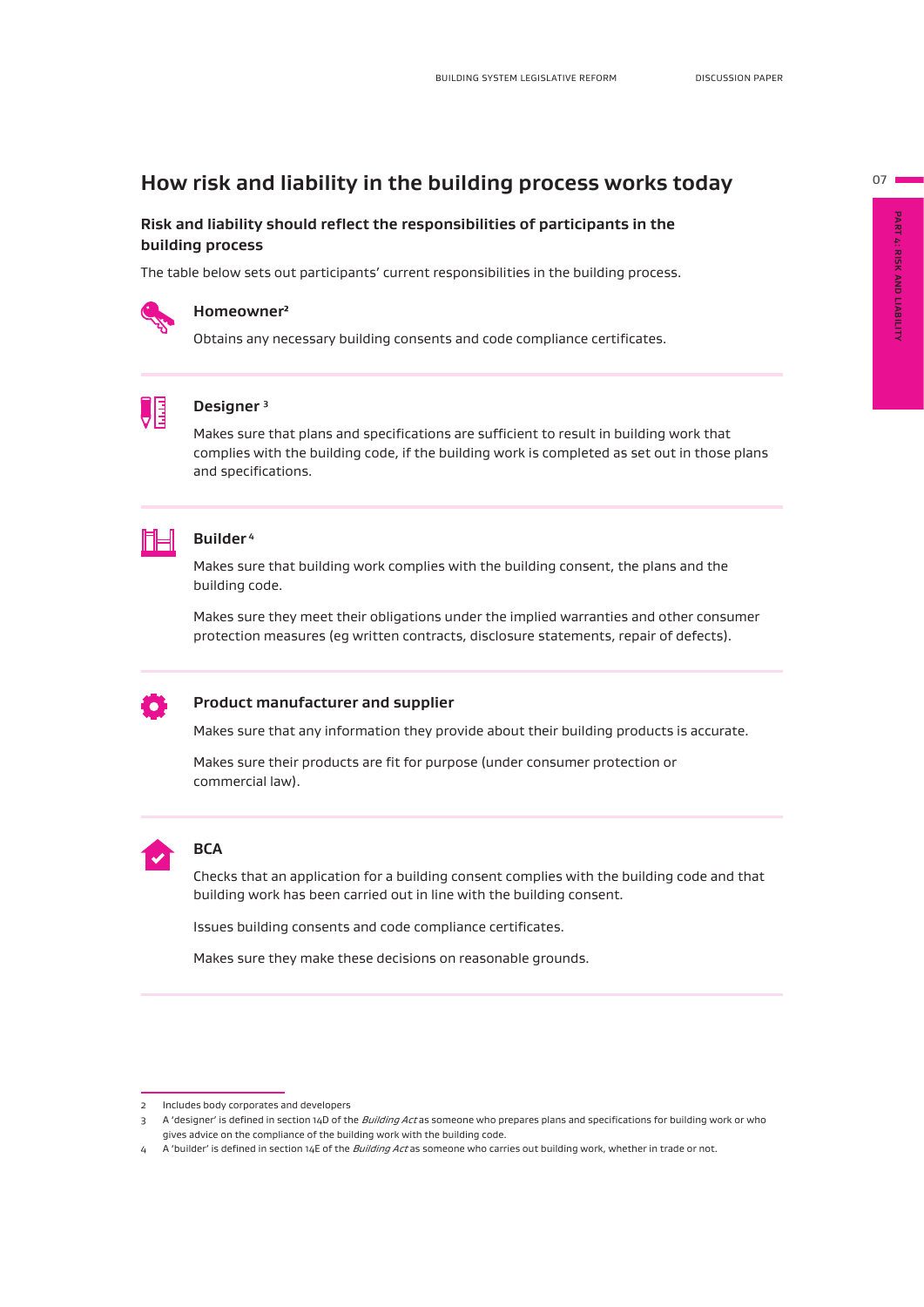#### **The** *Building Act* **gives homeowners some protections**

Under the *Building Act*, protections are available for homeowners before building work starts (pre-contract and contract protections) and after the building work is completed. These measures include a set of implied warranties for building work. These warranties apply for 10 years to all residential building work, and include that building work will:

- $\Box$  comply with the building code
- $\blacksquare$  be carried out with reasonable care and skill
- $\blacksquare$  be completed in a timely manner.

In 2015, the consumer protection measures for homeowners were extended to require that building contractors:

- **provide pre-contract disclosure statements, and written contracts for work worth \$30,000** or more
- $\blacksquare$  repair defects that are identified within 12 months of the work being completed.

#### **The** *Construction Contracts Act* **helps resolve disputes**

The *Construction Contracts Act 2002* aims to facilitate payments and provide efficient methods of dispute resolution for parties to construction contracts. It covers all construction contracts, including residential and commercial. This Act provides an adjudication process for construction contract disputes, including disputes about payments and rights and obligations.

In March 2017, changes to the *Construction Contracts Act* were brought in that aimed to strengthen the protections for subcontractors. MBIE is evaluating these changes in 2019.

#### **Joint and several liability is used to allocate liability when there are multiple parties**

The operation of the common law also plays an important role in how parties can seek a remedy. BCAs, designers and builders owe a duty of care to the owners of buildings, including to people who later purchase that building.

In New Zealand, claims for building defects are limited to 10 years from the date of the action that caused the defect.

More than one party may cause a building defect. For example, the BCA, the builder and the designer may all have contributed to the defect. The courts usually determine how much each party contributed to the defect. For example, the BCA may be found responsible for 20 per cent of the damages, and the builder responsible for the remaining 80 per cent.

New Zealand uses joint and several liability to allocate liability when multiple parties are found responsible for the same loss. Under joint and several liability, a claimant can recover damages from any or all of the parties that caused the loss. In a case where some of the parties are no longer in business (an absent party), the remaining parties would have to cover their share of the losses.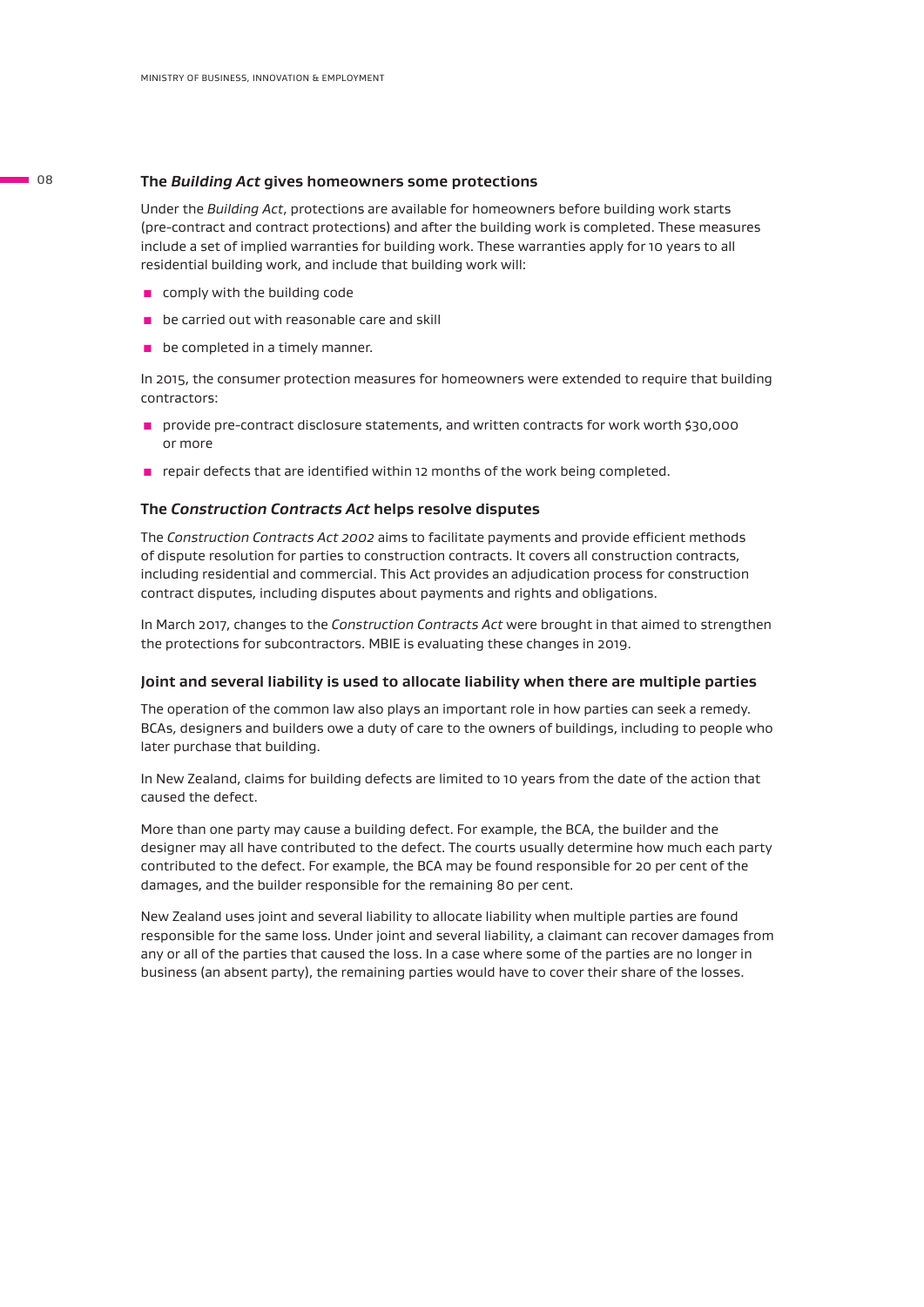It's not uncommon for one or more party to be absent for claims relating to defects in buildings. The nature of building defects means that it can be a long time before defects are discovered. The parties responsible for that defect may no longer be in business. The churn rates of businesses in the construction sector are consistent with those of other New Zealand industries. But the expected lifespans of the sector's outputs is far longer than most other goods and services.<sup>5</sup>

If no parties are left, homeowners would be unable to recover their losses.

In 2014, the Law Commission recommended that BCA liability be capped to limit the exposure of BCAs in liability cases. The Law Commission also recommended developing a comprehensive guarantee or warranty scheme to cover building work for single and multi-unit residential dwellings.<sup>6</sup>

#### **Guarantee and insurance products are available to protect homeowners**

Guarantee and insurance products offer protections to homeowners who are building or renovating their home. These can be a 'guarantee' or an 'insurance policy'.

- A guarantee (or warranty) means that, should a problem arise, the responsible party will correct the problem.
- **An** insurance product is a policy that will pay out to compensate the policy holder for a loss, and often pays for the problem to be corrected.

Homeowners normally purchase a guarantee and insurance product through their builder. They might pay the premium for the guarantee and insurance product separately, or the premium might be incorporated into the total cost of the building work.

Three main guarantee and insurance products are available in New Zealand:

- **E** Halo Residential Guarantee, provided for work done by members of the New Zealand Certified Builders Association.
- Master Build Guarantee, for work done by a member of the Registered Master Builders Association.
- **E** Stamford Building Warranty Insurance, available from any builder approved by Stamford Insurance, or through BuiltIn Insurance.

#### **Professional indemnity insurance is available to protect builders and designers**

Professional indemnity insurance helps protect builders and designers who face a negligence claim. The insurance may contribute towards their legal fees and any damages awarded for economic losses or negligence. Some professionals, such as architects, are required to have professional indemnity insurance as part of their occupational regulation requirements.

 $09 =$ 

<sup>5</sup> Statistics New Zealand report 61,860 construction firms were in business as at February 2018. Between February 2017 and February 2018, 7,038 construction firms went out of business and 8,277 were established. In 2017/18, construction firm owners faced a 12% chance that within one year, their firm would have ceased trading. Of construction firms established in 2008, 22 per cent remained in trade 10 years later. (Source: Statistics New Zealand, *New Zealand Business Demography Statistics for February 2018.)*

<sup>6</sup> Law Commission (2014) *Liability of Multiple Defendants: Report 132.*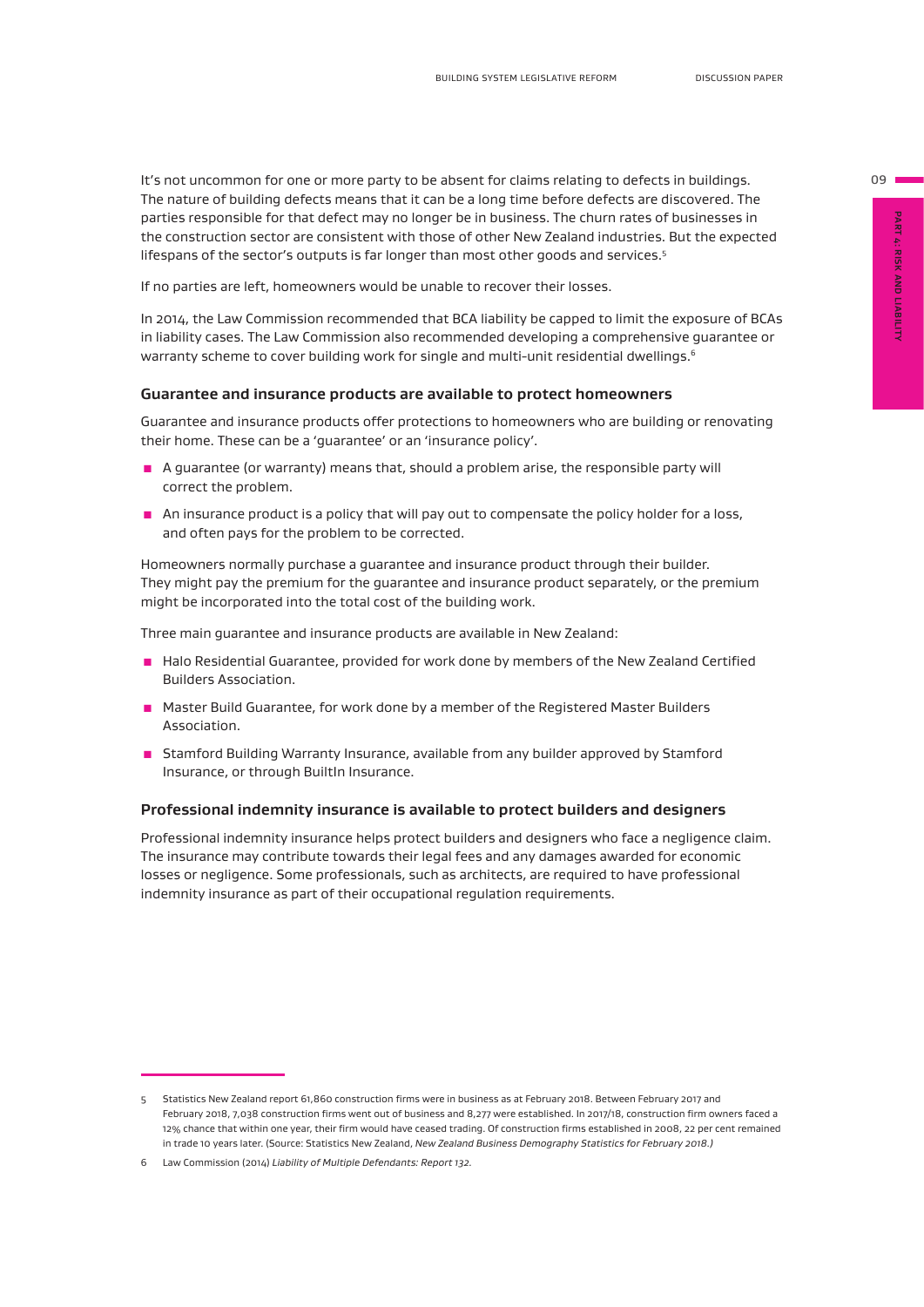# **Homeowners and BCAs may face a disproportionate share of the costs when things go wrong**

#### **Homeowners have a limited understanding of their risks and how to manage them**

In 2018, MBIE commissioned Colmar Brunton to carry out qualitative research into how homeowners and builders perceive and manage risk in the building process. They carried out in-depth interviews with 18 homeowners who had been involved in the building process and with 16 builders.

The research found that homeowners have limited understanding of the risks they face when commissioning building work and low awareness of the tools they can use to manage their risk.7 While some homeowners may be aware that there are risks, they struggled to identify specific risks or the potential consequences – they didn't know what they should be protecting against.

Low understanding of the risks they face may mean that homeowners fail to take adequate steps to manage their risks. Homeowners can help to manage their risks by using the implied warranties in the *Building Act*, and guarantee and insurance products.

#### **Enforcing the implied warranties in the** *Building Act* **can be difficult**

Stakeholders have told MBIE that homeowners can find it difficult to enforce the implied warranties under the *Building Act*. Enforcing implied warranties relies on homeowners being aware of their rights and the builder still being in business when building defects come to light.

After the first year, the homeowner becomes responsible for showing that the defect was a result of the original building work. If a builder is unwilling to fix a defect, the homeowner may need to seek remedies through the court. This can be a long, expensive and stressful process.

#### **Homeowners don't know about guarantee and insurance products**

The research found that there is low awareness of guarantee and insurance products. Homeowners who took part in the research struggled to differentiate between general house insurance and insurance to cover building work. None of the interviewees had actively sought out a guarantee and insurance product of their own accord.8

<sup>7</sup> Colmar Brunton (2018) *Risk, Responsibility and Liability in the Building Process: An exploration of the behaviours of homeowners and builders.* Report prepared for the Ministry of Business, Innovation and Employment.

<sup>8</sup> Colmar Brunton (2018) *Risk, Responsibility and Liability in the Building Process: An exploration of the behaviours of homeowners and builders.* Report prepared for the Ministry of Business, Innovation and Employment.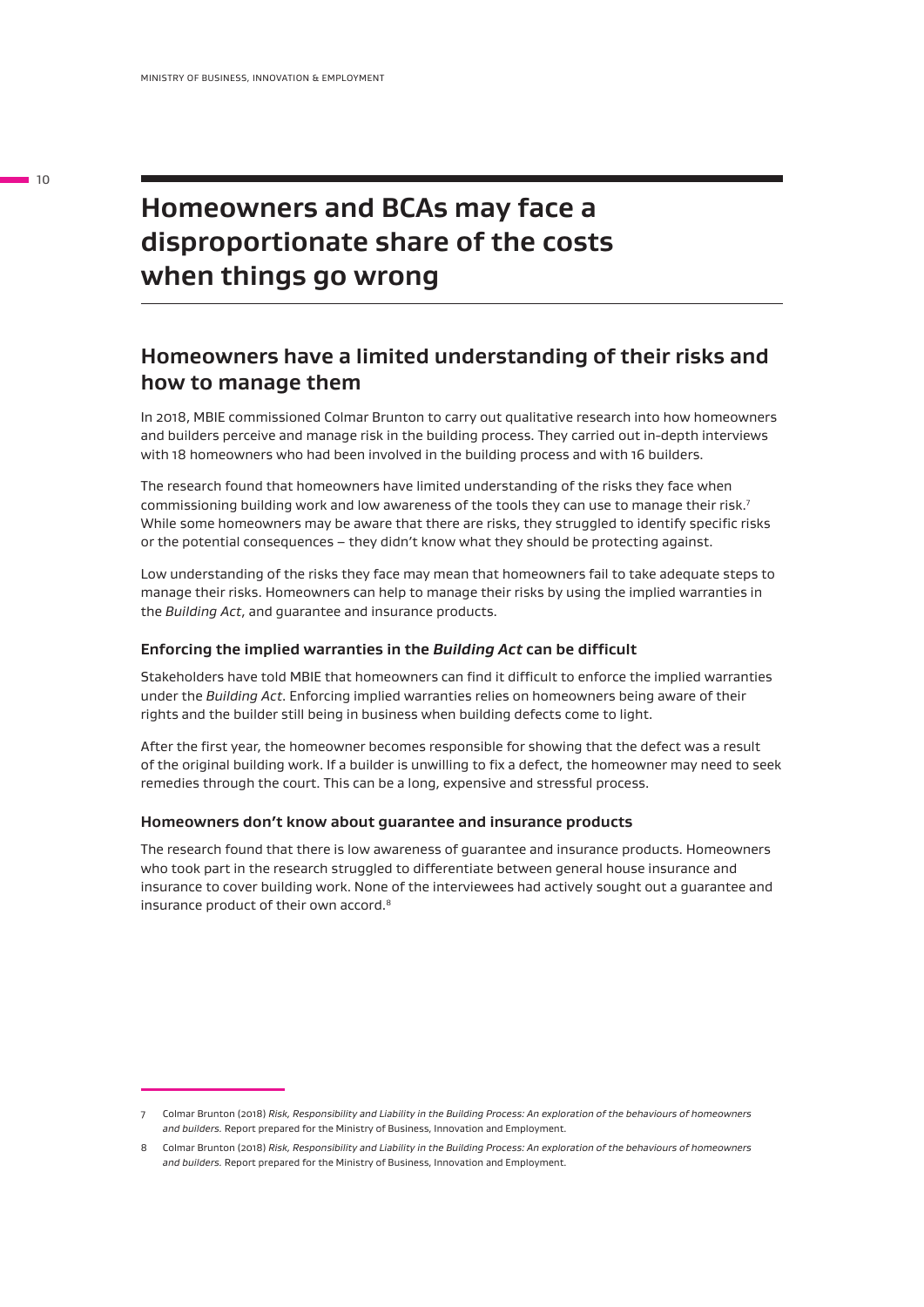#### **Only 40 per cent of new homes and renovations are protected by guarantee and insurance products**

Research estimates that only about 40 per cent of new homes and significant renovations have a guarantee and insurance product.9

In comparable jurisdictions like Canada and Australia, many provinces and states have made it compulsory to have some form of quarantee and insurance product.<sup>10</sup> In the United Kingdom, mortgage lenders only approve mortgages on newly built homes covered by a guarantee and insurance product.

#### **BCAs may face a disproportionate share of damages**

Concern is often raised about BCAs being the only party left to compensate homeowners when building defects arise. This can mean that the total amount paid by BCAs is disproportionate to the role they played in contributing to that defect. Generally, BCAs are seen as having a relatively passive and supervisory role in the building process. To be liable to pay some of the costs, BCAs must have contributed in some way to the defect.

MBIE has heard mixed views about whether the financial risks that BCAs face in performing their role are significant. We commissioned an analysis of court cases involving building defect disputes between 2008 and 2018 to get an up-to-date picture of the financial risks faced by BCAs.<sup>11</sup>

#### **BCAs paid out \$1 billion to settle building disputes in the last ten years**

The research found that BCAs paid out an estimated \$1 billion for the period 2008-2018. This includes court-ordered and out of court settlements.12About \$332 million of the total amount paid covered the costs of defects incurred by other parties who were unavailable to pay their share of the claims (eg insolvent). Rate payers ultimately carry these costs.

While these are substantial amounts, they need to be considered within the broader context. Over the same ten year period, BCAs issued consents for new residential and non-residential buildings valued at approximately \$75 billion.

The research estimated that around 2.5 per cent of residential building consents resulted in disputes settled by court cases or dispute resolution processes. Court cases relating to building disputes have been steadily decreasing since 2012 as cases related to leaky homes have worked their way through the courts.<sup>13</sup>

**PART 4: RISK AND LIABILITY**

<sup>9</sup> Covec (2018) *Guarantee and Insurance Products: Market and policy analysis.* Report prepared for the Ministry of Business, Innovation and Employment.

<sup>10</sup> Five of 10 Canadian provinces and all Australian states, apart from Tasmania, require guarantee and insurance products.

<sup>11</sup> Sapere (2018) *Liability outcomes in the building sector – glimpses from available data.* Report prepared for the Ministry of Business, Innovation and Employment.

<sup>12</sup> Sapere (2018) *Liability outcomes in the building sector – glimpses from available data.* Report prepared for the Ministry of Business, Innovation and Employment

<sup>13</sup> Sapere (2018) *Liability outcomes in the building sector – glimpses from available data.* Report prepared for the Ministry of Business, Innovation and Employment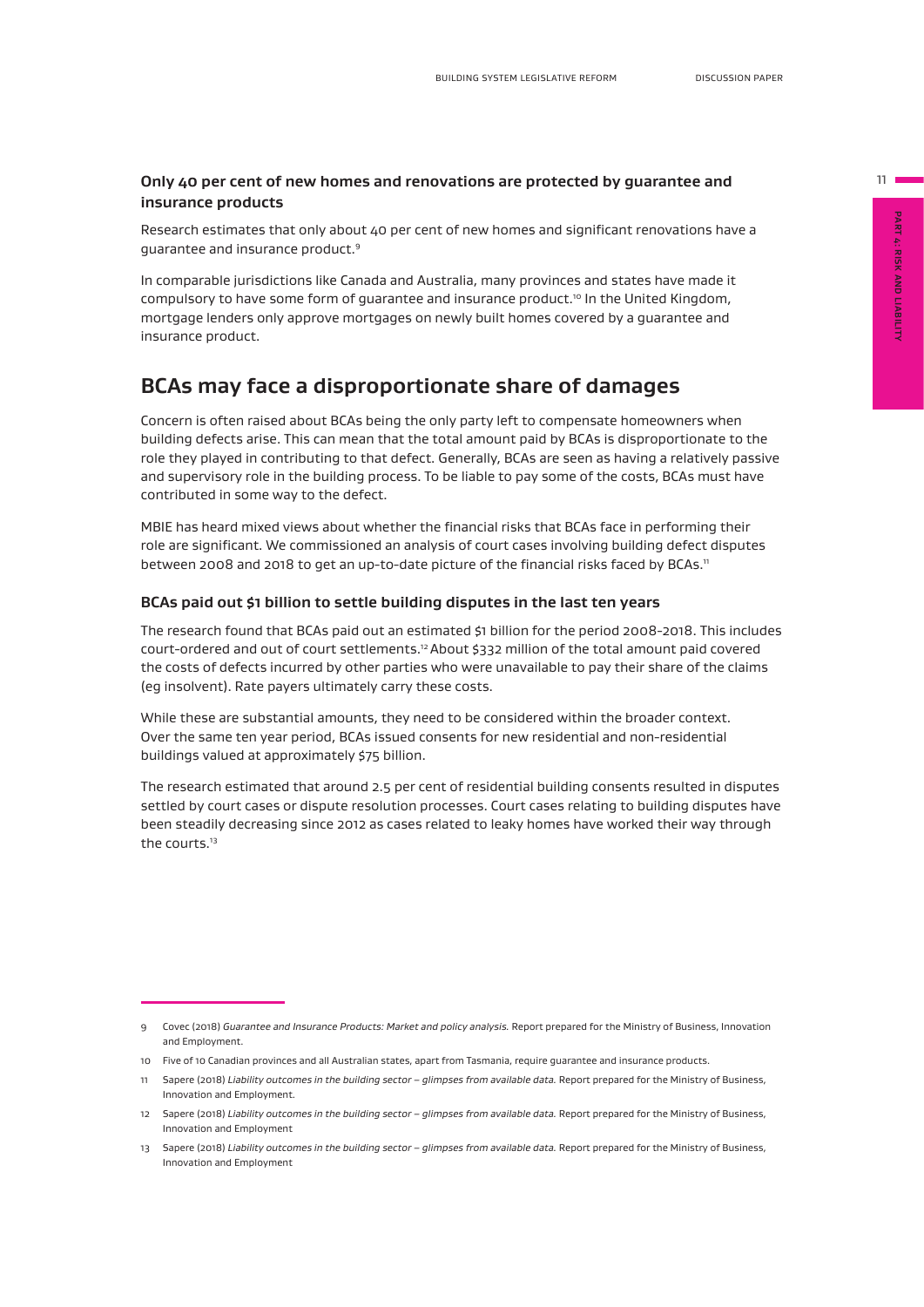#### **BCAs have limited ways to manage their risks**

Unlike other participants in the building process, BCAs can't decline to do certain work, enter risk-sharing arrangements in contracts, or be absent or insolvent at the time of a defect liability case.

Previously, some BCAs attempted to manage their risks by setting up 'risk pools' for territorial authorities that could be used to cover their liabilities. But this system didn't survive the leaky homes crisis.

Currently BCAs manage their risks by requiring detailed plans and specifications for building consent applications and carrying out multiple and detailed inspections.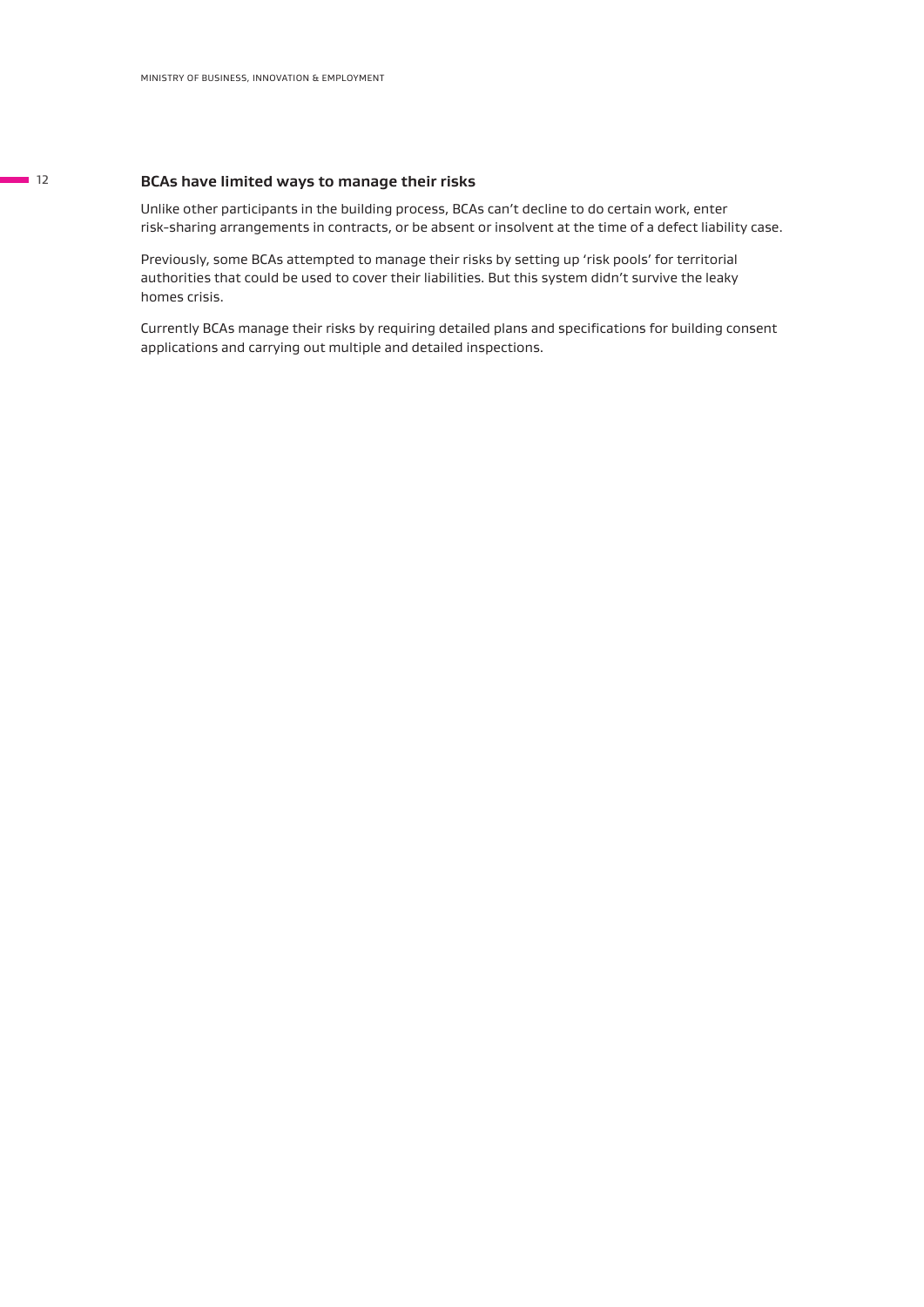### **MBIE proposes one change to the risk and liability settings**

| Require guarantee and insurance products for residential new<br>builds and significant alterations, and allow homeowners to<br>actively opt out. |
|--------------------------------------------------------------------------------------------------------------------------------------------------|
|                                                                                                                                                  |
| Leave the risk and liability settings for BCAs unchanged.                                                                                        |
|                                                                                                                                                  |

The objectives of this change are to:

- **Part provide protections for homeowners**
- **P** provide incentives for builders and designers to produce high-quality building work.

 $13$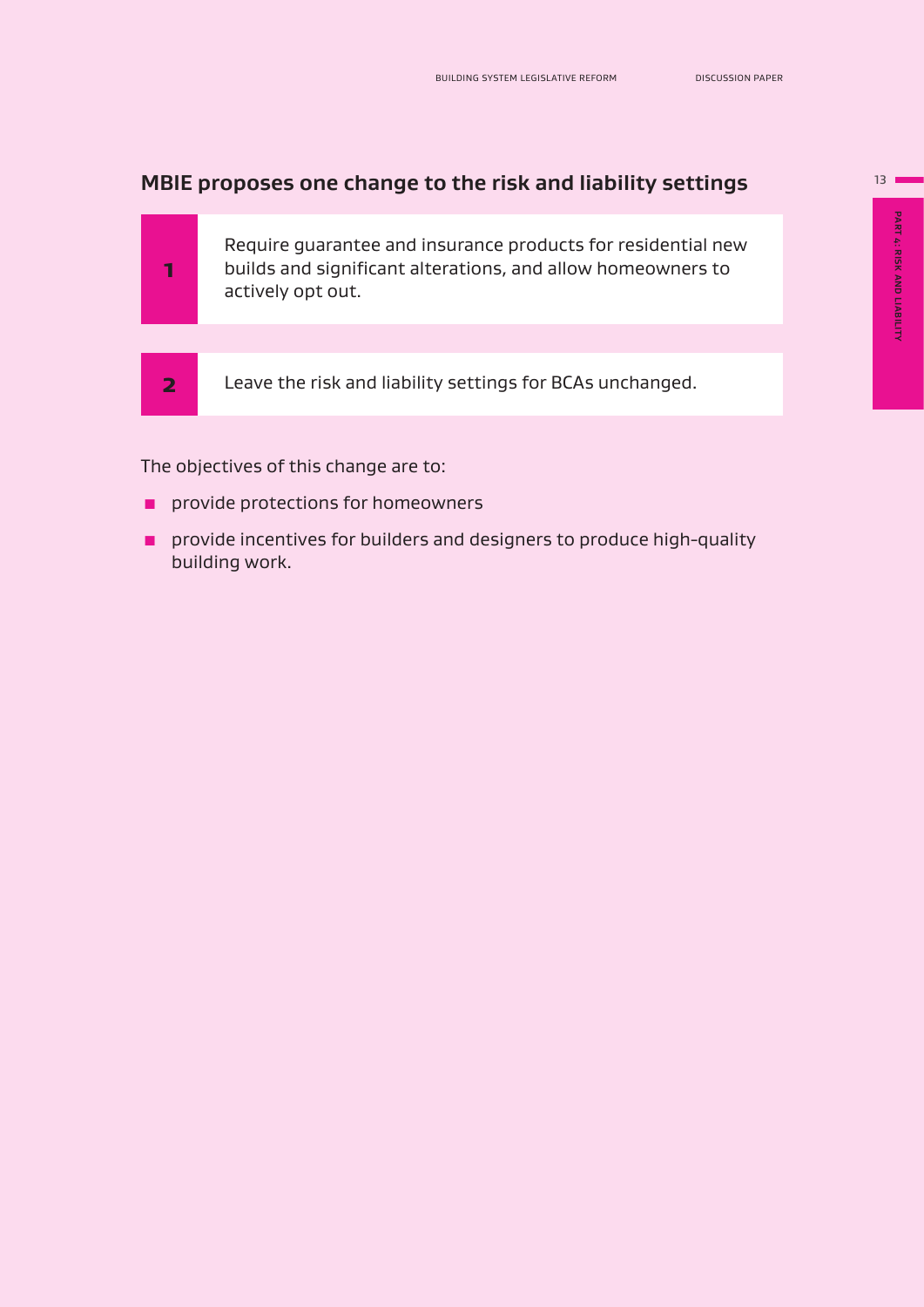#### **1. Require guarantee and insurance products**

#### **Proposal**



Require a guarantee and insurance product to be in place for all residential new builds and significant alterations. Homeowners would have the choice to actively opt out of having a guarantee and insurance product.

Guarantee and insurance products can be an effective way for homeowners to manage their risks during and after the building process. They can provide a remedy for some of the most significant risks that a homeowner may face during the building process:

- **n** the risk that their building work isn't completed due to the builder going out of business, being insolvent, or disappearing
- $\blacksquare$  the risk that the finished house or renovations will have defects.

MBIE is seeking your feedback on a proposal to require all residential new builds and significant alterations to be covered by a guarantee and insurance product when the building work starts. Homeowners would be able to actively opt out of having a guarantee and insurance product.

#### **How this proposal would work**

Residential builders would need to be able to offer a guarantee and insurance product to homeowners. The builder could either join one of the two builders' associations or be approved by an insurer or broker to offer their product.

Homeowners would either pay the premium directly through their builder or the builder would incorporate the premium into the overall cost of the build.

The homeowner would be the 'policy holder' of the guarantee and insurance product allowing them to make a claim directly with the guarantee and insurance provider. Homeowners would still be able to take a claim for negligence through the courts whether or not they have a guarantee and insurance product.

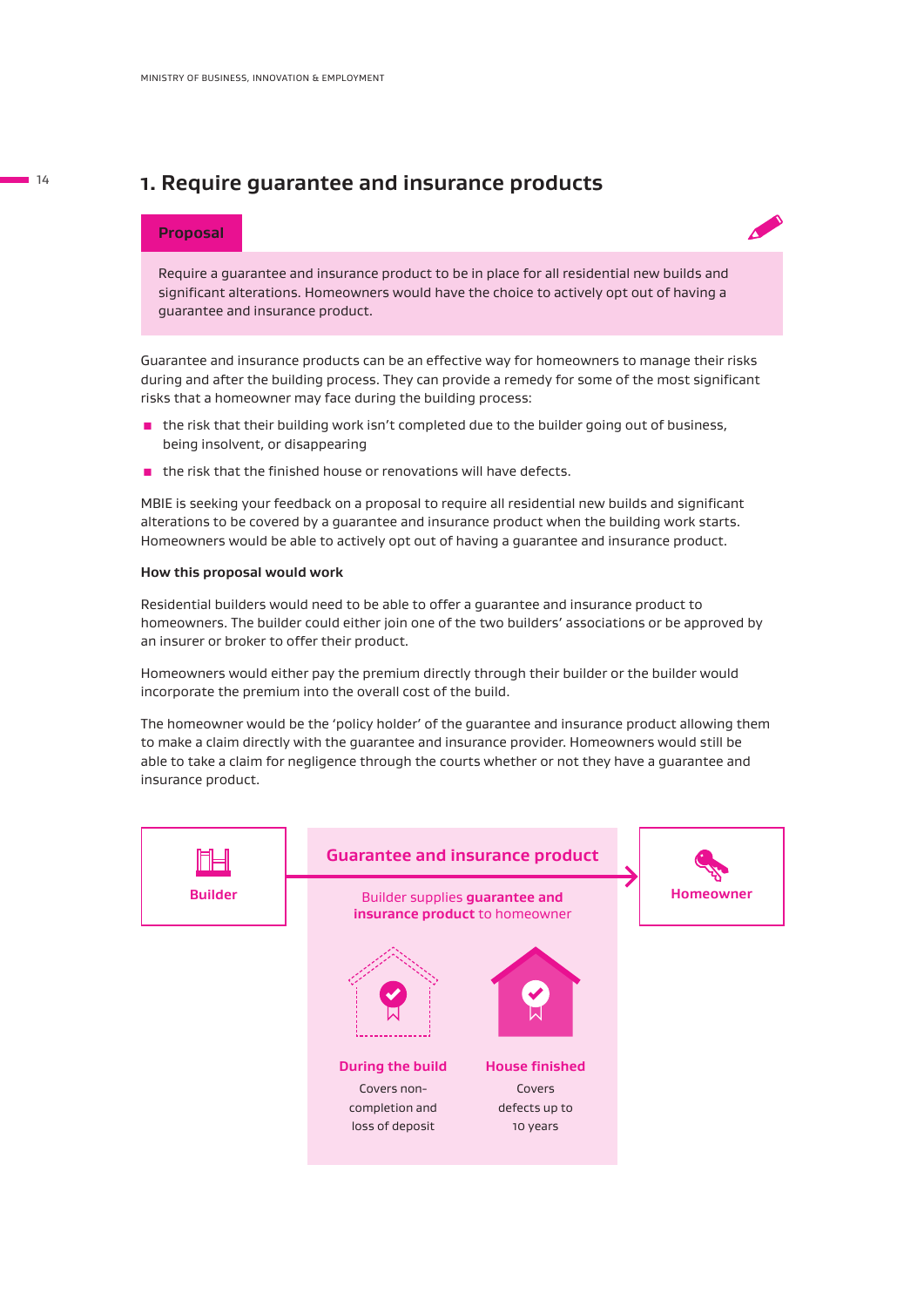$15 \equiv$ 

If the house was sold, the guarantee and insurance product would transfer to the new owners.

MBIE proposes that the guarantee and insurance product would be in place for 10 years once the building work is completed, to align with the implied warranties in the Building Act.

Builders who don't offer a guarantee and insurance product would face financial penalties. Related obligations would be included in the licensed building practitioner scheme requirements.

#### **Homeowners would be able to opt out of a guarantee and insurance product**

MBIE proposes that homeowners should be allowed to actively opt out of having a guarantee and insurance product. This would provide choice to homeowners who are in a position to manage their own risks.

Information about the guarantee and insurance product would be included on the building's land information memorandum (LIM). This information could include whether the building had a guarantee and insurance product, the term and extent of cover and who the provider is.

Protections would need to be in place to ensure that homeowners make an informed decision to opt out. These protections could include several measures:

- A 'cooling off period'. The homeowner would be automatically offered a guarantee and insurance product, but be able to apply to opt out once they received confirmation that they're covered.
- A declaration that confirms the homeowner understands the risks of proceeding without a guarantee and insurance product.
- Owner builders could be exempted from having to have a quarantee and insurance product.

#### **MBIE doesn't recommend making guarantee and insurance products compulsory**

Some comparable overseas jurisdictions don't allow homeowners to opt out of a guarantee and insurance product.

MBIE considered making a guarantee and insurance product compulsory, with no way to opt out. But we have taken the view that:

- **In** this would be a significant intervention that isn't in proportion with the size of the problem
- $\blacksquare$  this would place greater pressure on the market to be able to meet demand
- **In** this would be unusual for New Zealand as there are no other comparable compulsory private insurance schemes.

MBIE considers it is preferable that homeowners are the policy holder because:

- $\blacksquare$  If the builder was the policy holder, it could be difficult for the homeowner to make a claim as they would have to go through their builder. Their builder may dispute that there is a problem or refuse to submit a claim to the provider.
- **There would not be any difference in the costs to homeowners, as builders are likely to pass on** the costs of the guarantee and insurance product on to homeowners as part of the cost of the building work. Guarantee and insurance products cost an estimated 1 per cent of the value of the building work.
- **I** It would be challenging to establish and enforce clear rules about what happened to a guarantee and insurance product if the builder holding the product went out of business. Of the building firms established in 2008, only 22 per cent remained in trade 10 years later.
- **E** Having the homeowner as the policy holder is consistent with the existing practice in the market.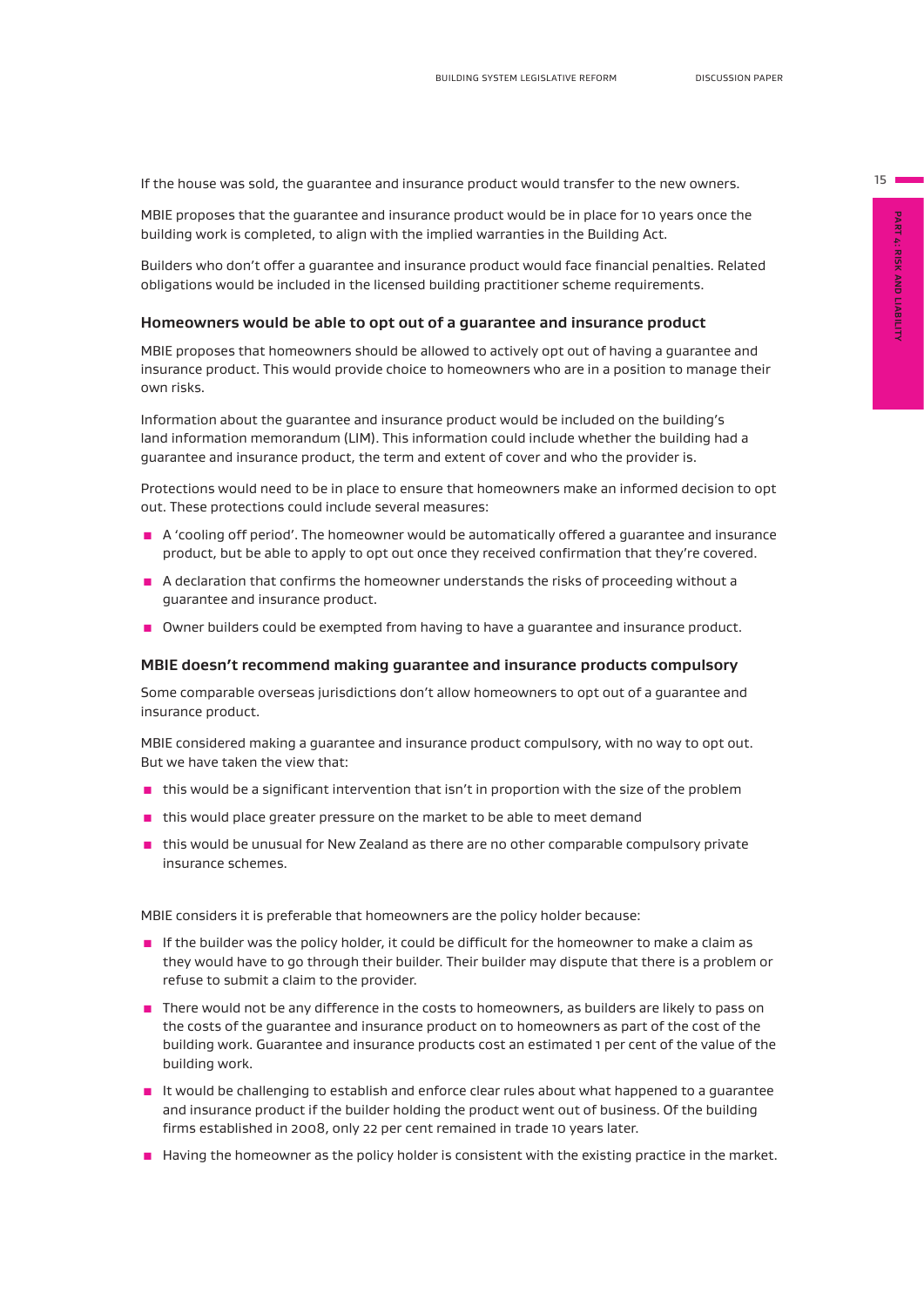#### **MBIE wants stakeholder feedback on how best to make this proposal work**

#### **The proposal should apply to all residential buildings – including high-rise apartment buildings**

MBIE considers that guarantee and insurance products should be required for all types of residential buildings. This includes simple detached houses, medium density housing (eg townhouses) and high density housing (eg apartments). This recognises the potential risks faced by all homeowners, irrespective of the type of building they live in.

MBIE has to test whether the existing market would be able to provide guarantee and insurance products for high-rise apartment buildings if they were all required to have a guarantee and insurance product. We will also undertake further work on how this option would apply to mixed-use buildings (eg where a residential building also has office or retail space). MBIE considers that this proposal should cover the residential parts of mixed-use buildings, but more work is needed on how to draw the boundary between residential and non-residential use.

Further work will be undertaken on the types of residential buildings covered by this proposal before MBIE finalises our advice to Ministers. We're interested in your views on what types of residential buildings should be covered.

#### **There are three options for a threshold for guarantee and insurance products for 'significant alterations'**

We consider that all new residential buildings should be required to have a guarantee and insurance product. However, not all alterations to existing residential buildings need to have a guarantee and insurance product.

Minor alterations are unlikely to create significant enough risks for homeowners to justify a requirement to have a guarantee and insurance product (eg they're more likely to choose to self-insure). Therefore, MBIE considers that this proposal should apply to 'significant alterations'.

Significant alterations could be defined using a threshold. We've identified three potential thresholds:

- alterations valued at \$30,000 or more
- alterations valued at \$100,000 or more
- **a** alterations that would affect the structure or weathertightness of the building.

Setting the threshold at \$30,000 would be simpler to implement as it would align with the requirement to have a written building contract. However, it would capture lower-risk work. Homeowners may prefer to self-insure as the potential costs of getting defects fixed should be lower. A low threshold may limit the number of builders available to undertake alterations, if they were unable to meet the requirements to offer a guarantee and insurance product.

Setting the threshold at \$100,000 is more likely to capture high-risk work, and it is a level of risk that most homeowners would be less willing to self-insure. A higher threshold would have a smaller impact on builders who were unable to offer a guarantee and insurance product, as they would still be able to do work under the threshold. This threshold may make it harder to remember the different requirements, as it's a different threshold to the requirement for written building contracts.

Another option is to base the threshold on the type of work done. This would capture work that is more at risk of defects that could result in high repair costs (eg work that affects the structure or weathertightness of the building). This threshold may be harder to clearly define or implement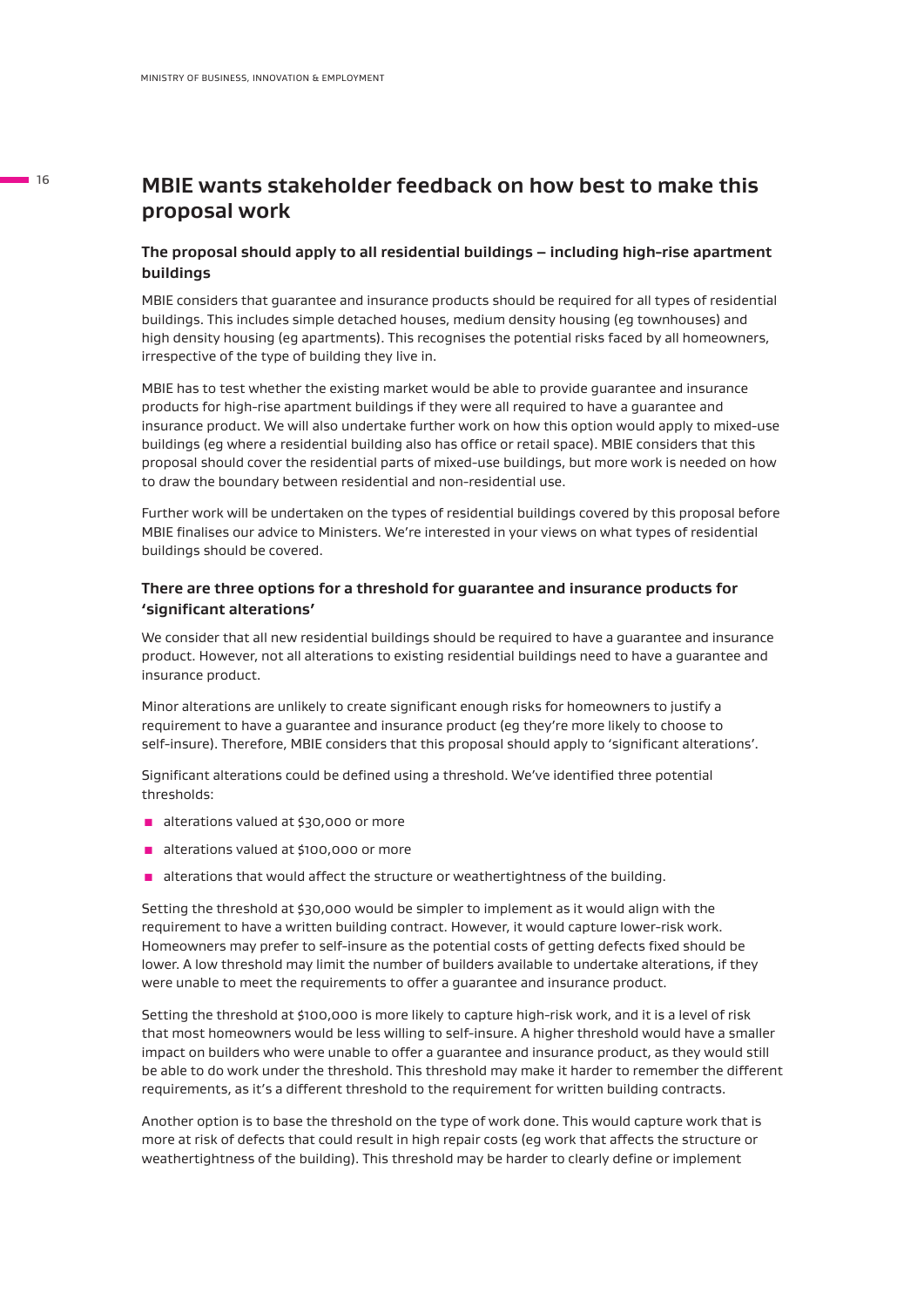|   | <b>OPTION 1</b><br>At \$30,000                                                                    | <b>OPTION 2</b><br>At \$100,000                                                             | <b>OPTION 3</b><br><b>Type of work done</b>                                                 |
|---|---------------------------------------------------------------------------------------------------|---------------------------------------------------------------------------------------------|---------------------------------------------------------------------------------------------|
| E | Simple to implement<br><b>Mirrors threshold</b><br>requirement for a<br>written building contract | <b>ODoesn't mirror</b><br>threshold for written<br>building contracts                       | <b>C</b> Harder to clearly define<br>or implement                                           |
|   | <b>C</b> Captures lower-risk work<br>that homeowners may<br>prefer to self-insure                 | Captures a level of risk<br>that most homeowners<br>are less willing to<br>self-insure      | <b>Captures riskier work</b>                                                                |
|   | <b>@Fewer builders</b><br>may be available to<br>undertake alterations                            | <b>Clower</b> impact on<br>builders who can't<br>offer a guarantee and<br>insurance product | <b>OLower impact on</b><br>builders who can't<br>offer a guarantee and<br>insurance product |
|   |                                                                                                   |                                                                                             |                                                                                             |

#### **Options for a threshold for the requirement to have a guarantee and insurance product**

 $17 \blacksquare$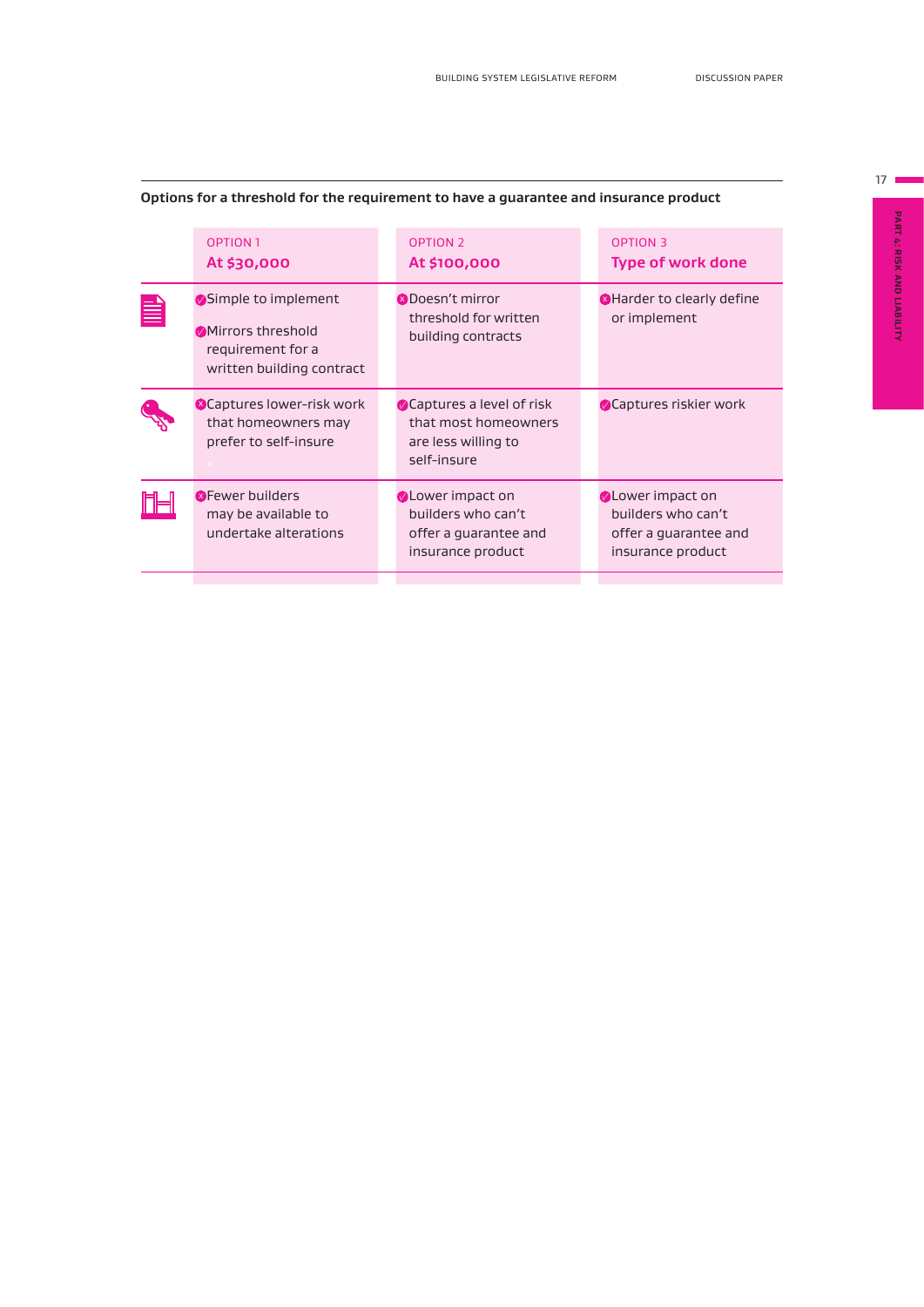#### **Minimum standards should apply to guarantee and insurance products**

MBIE proposes setting minimum standards or requirements for guarantee and insurance products. The minimum standards would be set in regulations. Public consultation on these standards would be undertaken before the regulations are put in place.

MBIE has identified the following areas that the minimum standards need to cover (at the least):

- the type of product (eg insurance, guarantee)
- $\blacksquare$  the types of events that are covered (eg loss of deposit, non-completion of building work, defects etc)
- $\blacksquare$  the minimum level of cover to be provided
- $\blacksquare$  the period of cover for different types of events
- **n** the nature of redress (eg if the provider will provide monetary compensation or arrange someone to fix a defect, and whether the homeowner has to try to get the builder to repair any defects in the first instance)
- $\blacksquare$  the maximum claim value
- **E** dispute resolution processes
- $\blacksquare$  the ability to transfer the quarantee and insurance product to subsequent owners of the building.

Providers would have to certify that their product meets the minimum standards. It would be an offence to hold out that a product meets these requirements when it did not.

#### **Financial and prudential requirements would need to be placed on providers of guarantee and insurance products**

This proposal depends on enough guarantee and insurance products being available in the market. Currently, only three products are available. Based on current evidence, the existing providers have the capacity between them to cover the entire residential building market.<sup>14</sup>

Current evidence suggests that additional providers are unlikely to enter the New Zealand market. These providers may be, for example, insurers operating in New Zealand who don't currently offer guarantee and insurance products, or guarantee and insurance providers based overseas.

Providers have been reluctant to enter the New Zealand guarantee and insurance product market for a number of reasons. Guarantee and insurance products have not always performed well internationally. It is a unique form of 'long-tail' liability insurance. Homeowners pay a one-off premium in return for being covered for up to 10 years. This can be a significant liability for providers and they can find it hard to take steps to manage those risks (such as raising premiums or declining cover). Additionally, the total premium pool for guarantee and insurance products is relatively small. The average total cost of building a new residential building in 2017 was estimated to be \$642,296. Guarantee and insurance products are estimated to cost around 1 per cent of the cost of the build, giving a potential premium pool of around \$200 million.15 Residential consents are estimated to reach a peak of 43,000 a year in 2023.16

<sup>14</sup> Covec (2018) *Guarantee and Insurance Products: Market and policy analysis.* Report prepared for the Ministry of Business, Innovation and Employment.

<sup>15</sup> Covec (2018) *Guarantee and Insurance Products: Market and policy analysis*. Report prepared for the Ministry of Business, Innovation and Employment.

<sup>16</sup> Ministry of Business, Innovation and Employment (2018) *National Construction Pipeline Report 2018: A Forecast of Building and Construction Activity* (6th ed.)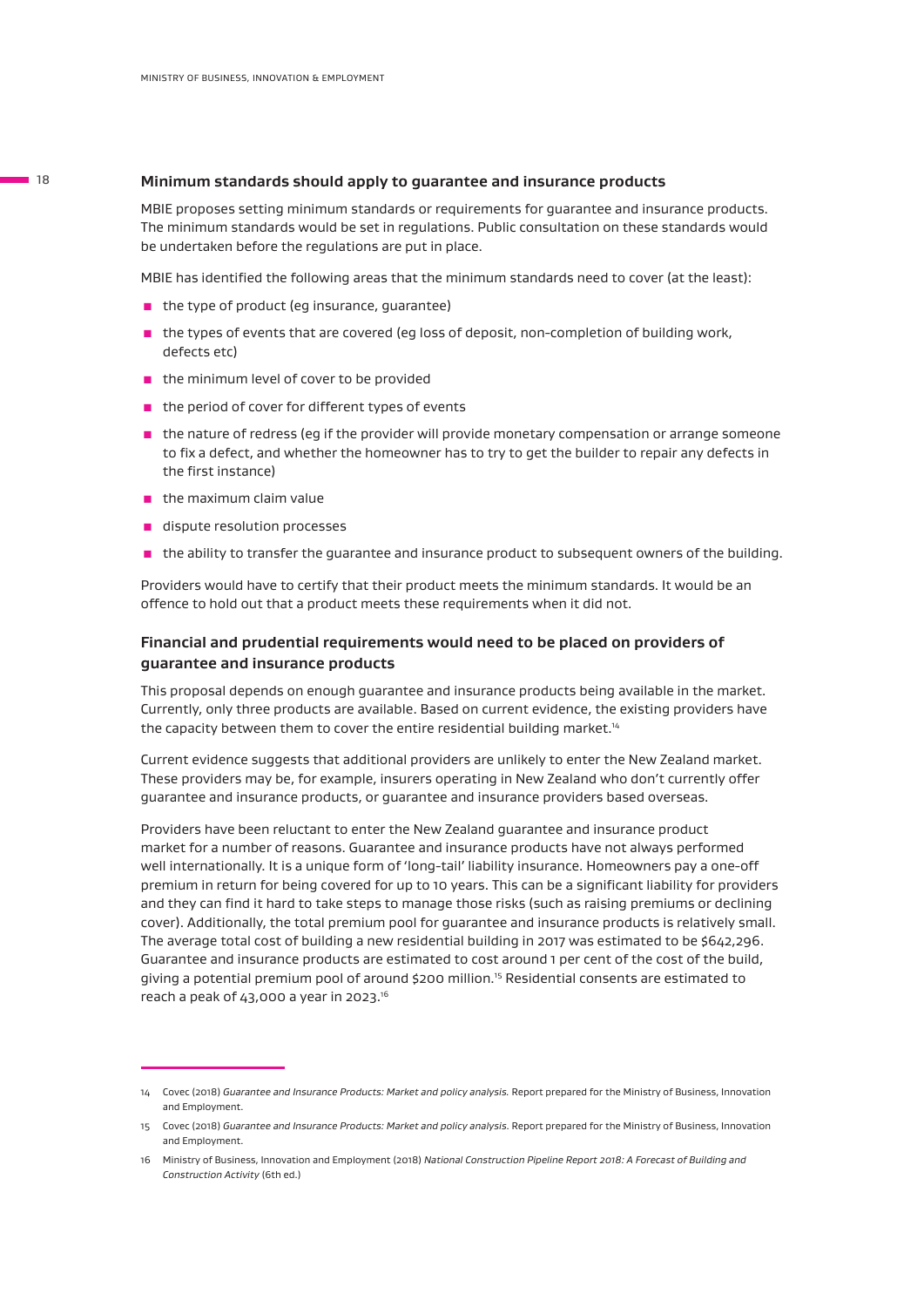In Australia, most states have mandated the purchase of guarantee and insurance products. Many states have experienced a collapse of their private insurance market, leading to state government intervention in the market. The risk of similar events occurring in New Zealand must be considered.

Regulation of providers can help to ensure their financial stability and continuing viability. Insurers in New Zealand are currently regulated by the Reserve Bank under the *Insurance (Prudential Supervision) Act 2010*. This Act requires insurers to meet various standards, including solvency, auditing requirements, security and prudential requirements.

MBIE needs to consider whether:

- the existing requirements under the *Insurance (Prudential Supervision) Act* should apply to guarantee and insurance providers
- **a** a different standard to the *Insurance (Prudential Supervision) Act* is more appropriate so as to ensure an adequate supply of guarantee and insurance products
- **n** guarantee and insurance providers should be subject to further regulation, including what should happen if a provider is no longer in business.

|     | <b>Questions for stakeholders</b>                                                                                                                                                                                                                                                                                                                                  |
|-----|--------------------------------------------------------------------------------------------------------------------------------------------------------------------------------------------------------------------------------------------------------------------------------------------------------------------------------------------------------------------|
| 4.1 | Do you support the proposal to require guarantee and insurance products for<br>residential new builds and significant alterations?                                                                                                                                                                                                                                 |
| 4.2 | Do you think homeowners should be able to actively opt out of having a guarantee<br>and insurance product?                                                                                                                                                                                                                                                         |
| 4.3 | Should there be conditions on when homeowners are able to opt out? What should<br>these conditions be?                                                                                                                                                                                                                                                             |
| 4.4 | What types of buildings do you think should be required to have a guarantee and<br>insurance product?                                                                                                                                                                                                                                                              |
| 4.5 | What threshold do you think the requirement for a guarantee and insurance product<br>should be set at?                                                                                                                                                                                                                                                             |
| 4.6 | Do you have any views on the minimum standards that should be set for a guarantee<br>and insurance product?<br>For example: the type of product, the types of events that are covered, the minimum<br>level of cover, the period of cover, the nature of redress, the maximum claim value,<br>dispute resolution processes, the ability to transfer to new owners. |
| 4.7 | What financial and prudential requirements do you think should be placed on<br>providers to ensure there is a continuing supply of guarantee and insurance products?<br>For example: reinsurance or other insurance backing, solvency, auditing requirements,<br>security and prudential requirements.                                                             |
|     |                                                                                                                                                                                                                                                                                                                                                                    |

PART 4: RISK AND LIABILITY **PART 4: RISK AND LIABILITY**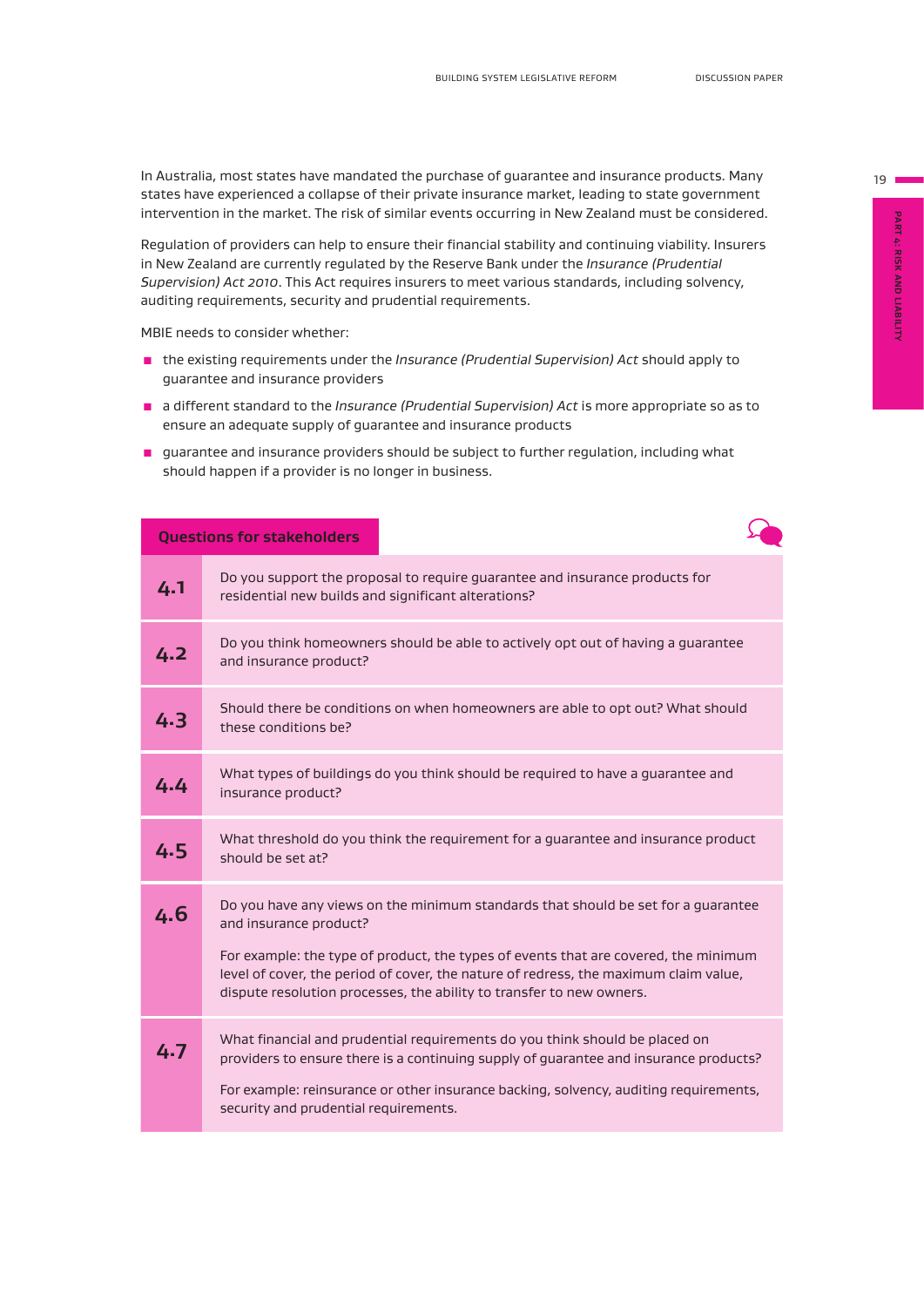#### **How the proposed change measures up to our five assessment criteria**

#### **Does the proposal meet the objectives for risk and liability?**

The impact of this proposal depends on a well-functioning market for guarantee and insurance products.

The current number of providers in the market is small. Further work is needed to test whether the market can meet potential increased demand and the regulatory requirements on providers.

If a well-functioning market is operating, then this proposal should meet three of the four objectives for risk and liability.

**Each party understands their roles and responsibilities in the building process, the risks they face and their options for managing those risks.**

Homeowners would have to make an informed decision about their risks and options for managing these as part of the process of opting out of a guarantee and insurance product.

The proposal would introduce more system checks on the quality of builders, as providers would want assurance of the builder's competency and financial viability before they would allow the builder to offer guarantee and insurance products.

#### **Each party has access to cost-effective options for managing their risks.**

Homeowners would have effective options to manage their risks. With an active 'opt out' in place, people are more likely to remain with the default option so they would be more likely be covered by a guarantee and insurance product.

#### **Homeowners have access to cost-effective ways to quickly resolve disputes about building work.**

It should be easier for homeowners to get their build completed or defects fixed if their builder is no longer in business.

#### **Each party faces risks that are in line with their role.**

It is unclear if the proposal would ensure that each party faces risks that are in line with their role. This depends on whether guarantee and insurance providers try to recover the costs of a claim from other parties who had contributed to the defect.



#### **Does the proposal support the desired behavioural shifts in the building sector?**

The proposal should support the desired behavioural shifts for homeowners and builders.

In making an informed decision on whether to opt out, homeowners would become more aware of their risks and take steps to manage them.

Builders would be further incentivised to undertake quality building work so they continue to meet providers' requirements for offering a guarantee and insurance product and they can continue to operate in the residential construction market.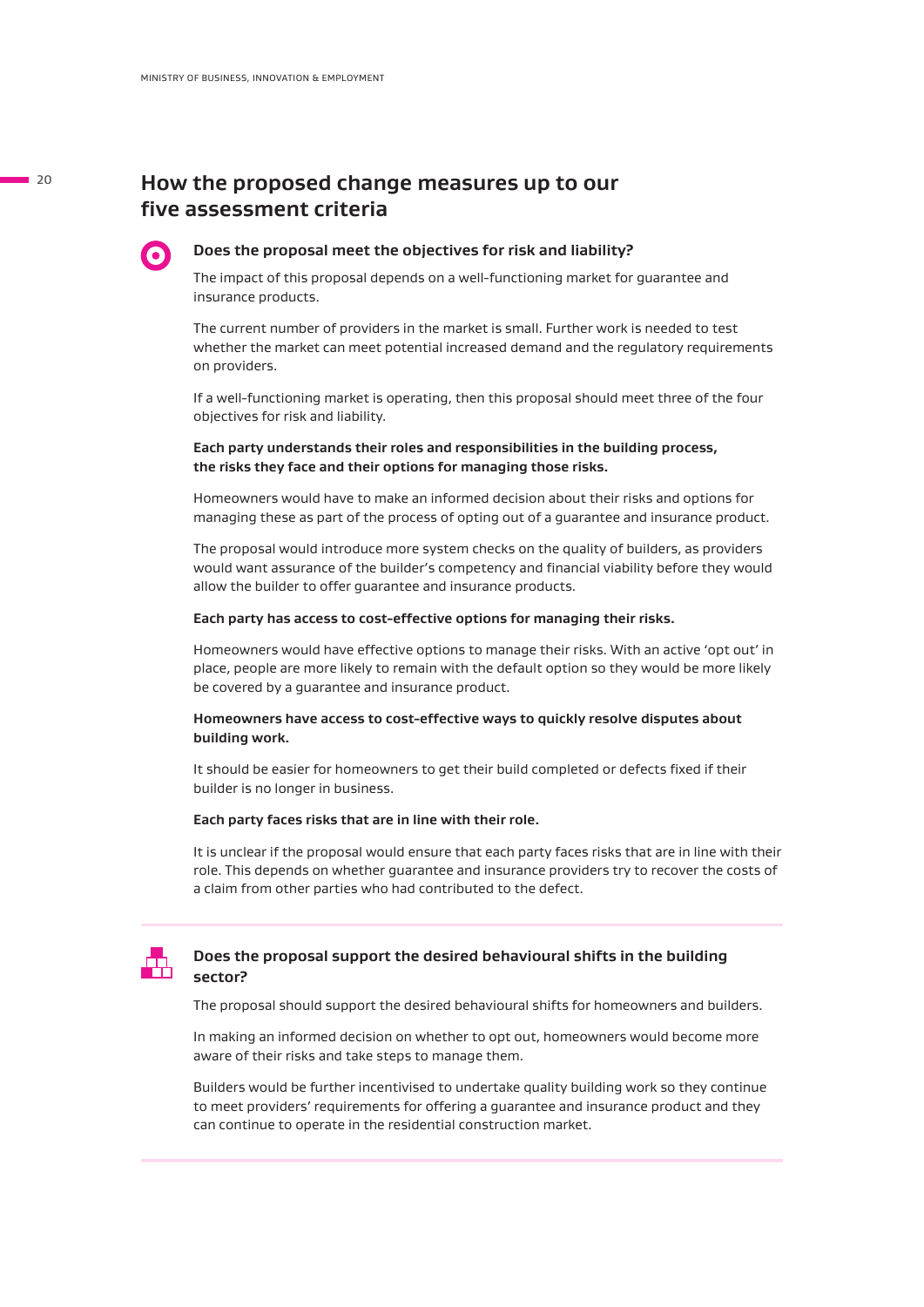#### **! Would the benefits of the proposal outweigh the risks and costs?**

Further work is needed to quantify the costs and benefits of this proposal.

The use of guarantee and insurance products would increase upfront costs for some homeowners. Homeowners could opt out if a guarantee and insurance product did not suit their particular circumstances.

When something does go wrong, the overall costs for homeowners with a guarantee and insurance product should be lower. The cost and effort associated with making a claim should be lower than having to seek redress from other parties involved in the building work, particularly if those parties are unwilling to resolve the problem or are no longer in business.

Some builders who don't currently offer guarantee and insurance products may face increased compliance costs. They would incur costs to meet the requirements on them to be able to offer a guarantee and insurance product, and administrative costs (such as filing applications with providers).

Increased regulation and oversight of this market would likely add costs to the government and to guarantee and insurance providers.

The long-term benefits of reduced defects and improved quality in the system should outweigh the short-term compliance and regulatory transition costs.

One risk is that an external shock, such as in financial markets, may adversely affect the ability of providers to stay in the market. In some Australian states, the state government was forced to intervene after insurers withdrew from the market due to the poor performance of the home warranty sector. The government may face political pressure to intervene if an external shock was to occur.

MBIE is aware that some builders don't comply with the requirement to provide a written contract. This suggests some builders may not offer homeowners a guarantee and insurance product. MBIE considers that increased enforcement and advising homeowners on what to ask their builder would help to mitigate this risk.

Recording the guarantee and insurance product on the LIM would provide a way to check if a guarantee and insurance product was in place. This record may help to identify potential non-compliance for regulators to follow up.



#### **Is the proposal consistent with other elements of the building regulatory system?**

This proposal is consistent with other elements of the building regulatory system as it complements the existing consumer protection measures.

It is possible that this proposal could have a limiting effect on innovation. To manage their risk, guarantee and insurance providers might choose to limit their cover to tried and tested building methods and products, and could be more reluctant to cover new and innovative builds.

**PART 4: RISK AND LIABILITY PART 4: RISK AND LIABILITY**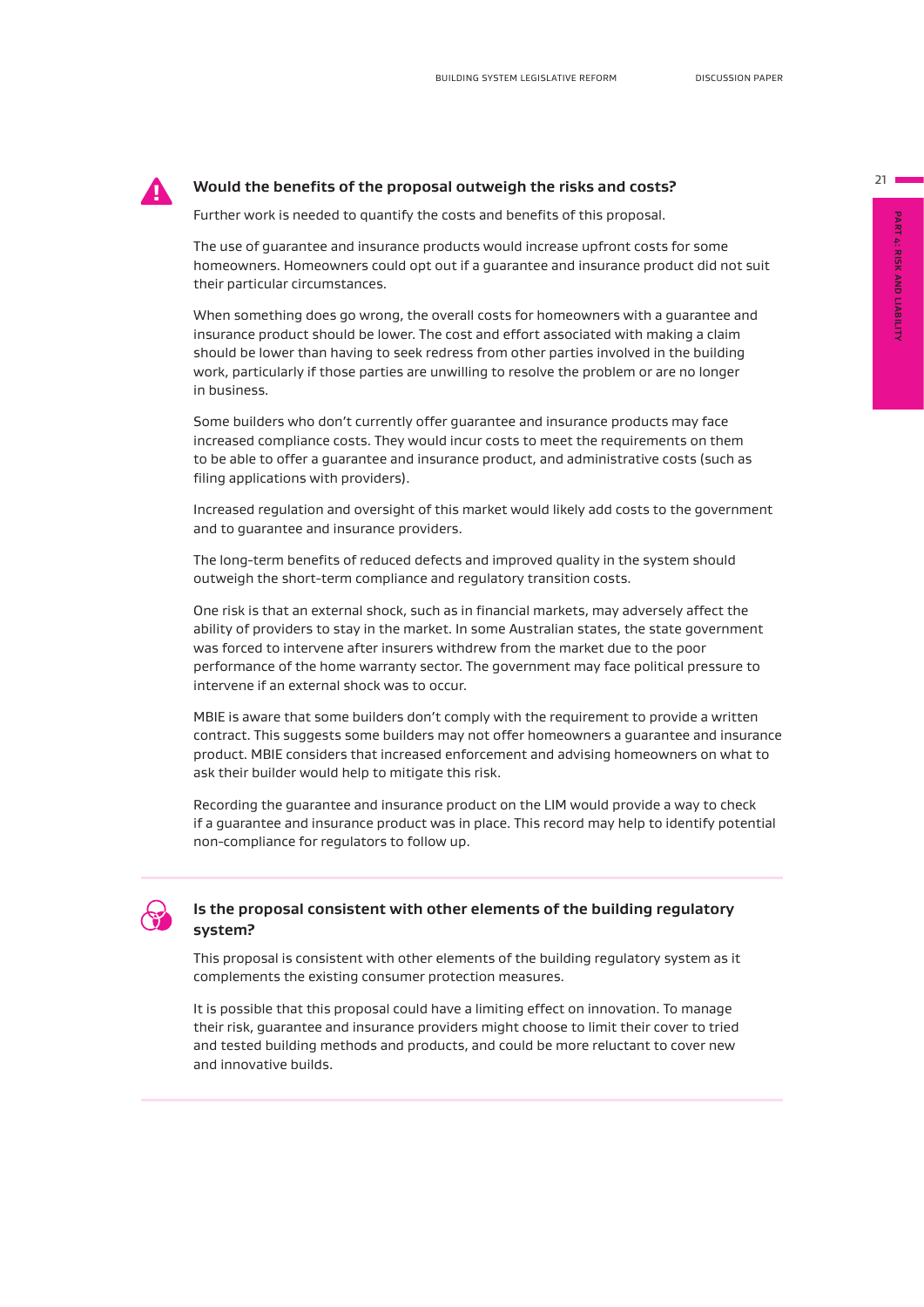

#### **Is the proposal consistent with related government policy and regulations?**

This proposal is consistent with other government policies, providing it doesn't significantly reduce the supply of builders to build new homes. MBIE doesn't know yet how many builders would meet the requirements to be able to offer a guarantee and insurance product.

A long transition period would help to mitigate the risk from a drop in the number of available builders as it would give them time to adjust. Alternatively, the risk could be mitigated by setting a high threshold for when guarantee and insurance products are required.

The price of housing might increase slightly if building owners or developers pass on the cost of a guarantee and insurance product to subsequent owners.

#### **Potential impacts of the proposed change**



#### **Homeowners**

Improved awareness and take up of guarantee and insurance products. This would offer them protection in the event of lost deposit, non-completion and post-completion defects.

May increase immediate costs of building. Premiums for a guarantee and insurance product are estimated to be about 1 per cent of the value of the building work. We consider that these costs are offset by greater protection if something goes wrong. Homeowners could opt out if they believe a guarantee and insurance product isn't right for them.

Given the current size of the market, homeowners would have limited choices of guarantee and insurance product providers. The provider is likely to be determined by their builder. However, the guarantee and insurance product is likely to be one of many factors that help inform their decision on which builder to use. Regulating minimum standards for guarantee and insurance products would help mitigate the limited choices for homeowners.

#### **Builders**

May have increased costs (eg membership/application fees, administration costs) if not already able to offer a guarantee and insurance product.

Stronger incentives to ensure work complies with the building code and run a sound business in order to be able to continue to offer guarantee and insurance product.

If not eligible to offer a guarantee and insurance product, would have to choose to only do residential work under the threshold or subcontract to another builder.



#### **Designers**

No direct impact.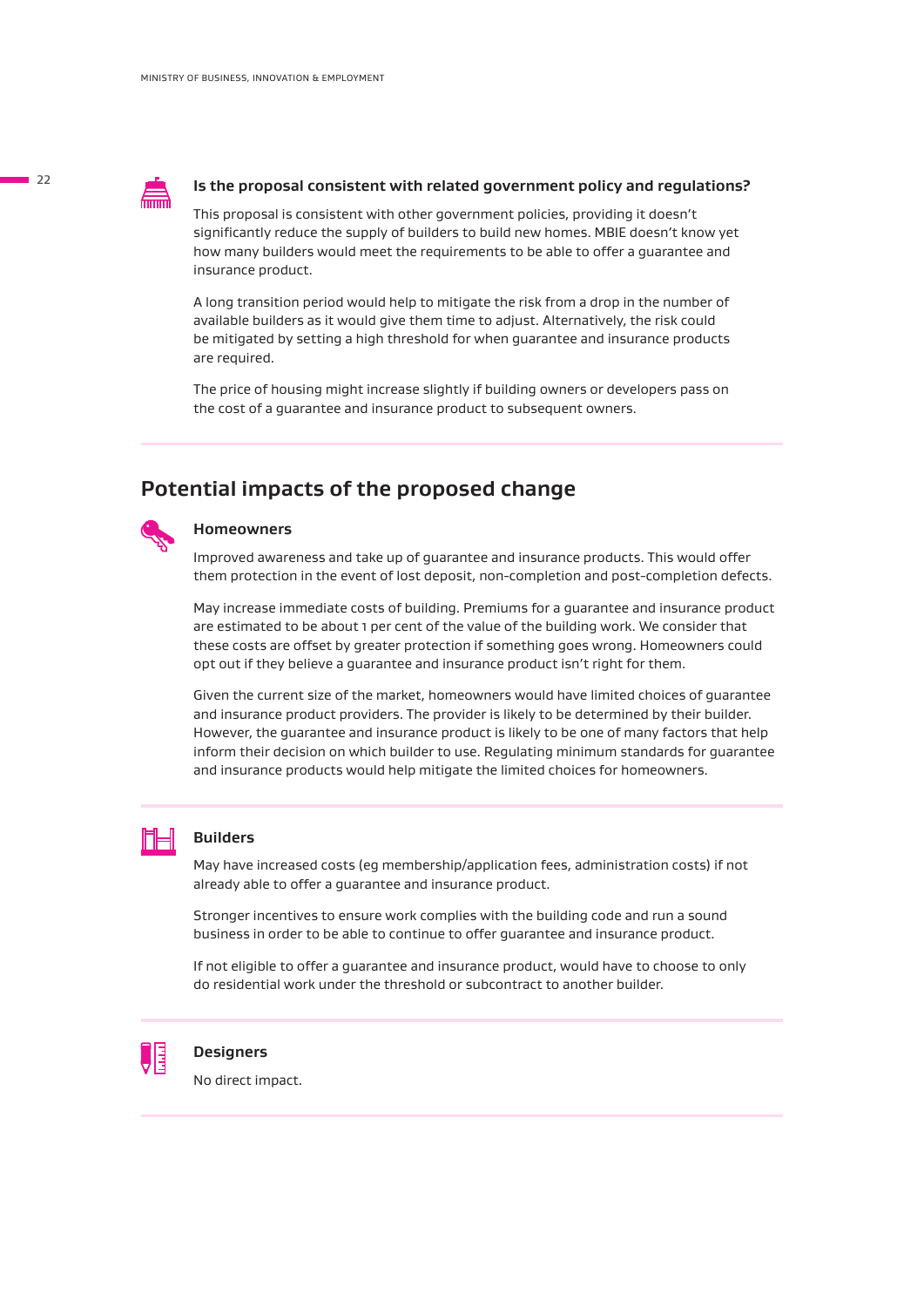## **BCAs**

New role to register and monitor the presence of a guarantee and insurance product. May require changes to their systems.



#### **Guarantee and insurance providers**

Increased demand for their products.

Would need to review their products and processes to ensure that they comply with new requirements.

Would need to approve builders who apply to them to be able to offer their products.



#### **Guarantee and insurance market**

May incentivise new providers to enter the market or a greater range of products on the markets, but this seems unlikely based on current evidence.



#### **Government**

Increased role in monitoring and enforcing guarantee and insurance products as well as existing consumer protection measures.

|     | <b>Questions for stakeholders</b>                                                                                                                       |  |
|-----|---------------------------------------------------------------------------------------------------------------------------------------------------------|--|
| 4.8 | If residential new builds and significant alterations are required to have a quarantee<br>and insurance product, what do you think the impacts will be? |  |
| 4.9 | <b>For builders:</b><br>How difficult will it be for you to gain eligibility to offer a quarantee and<br>insurance product?                             |  |

PART 4: RISK AND LIABILITY **PART 4: RISK AND LIABILITY**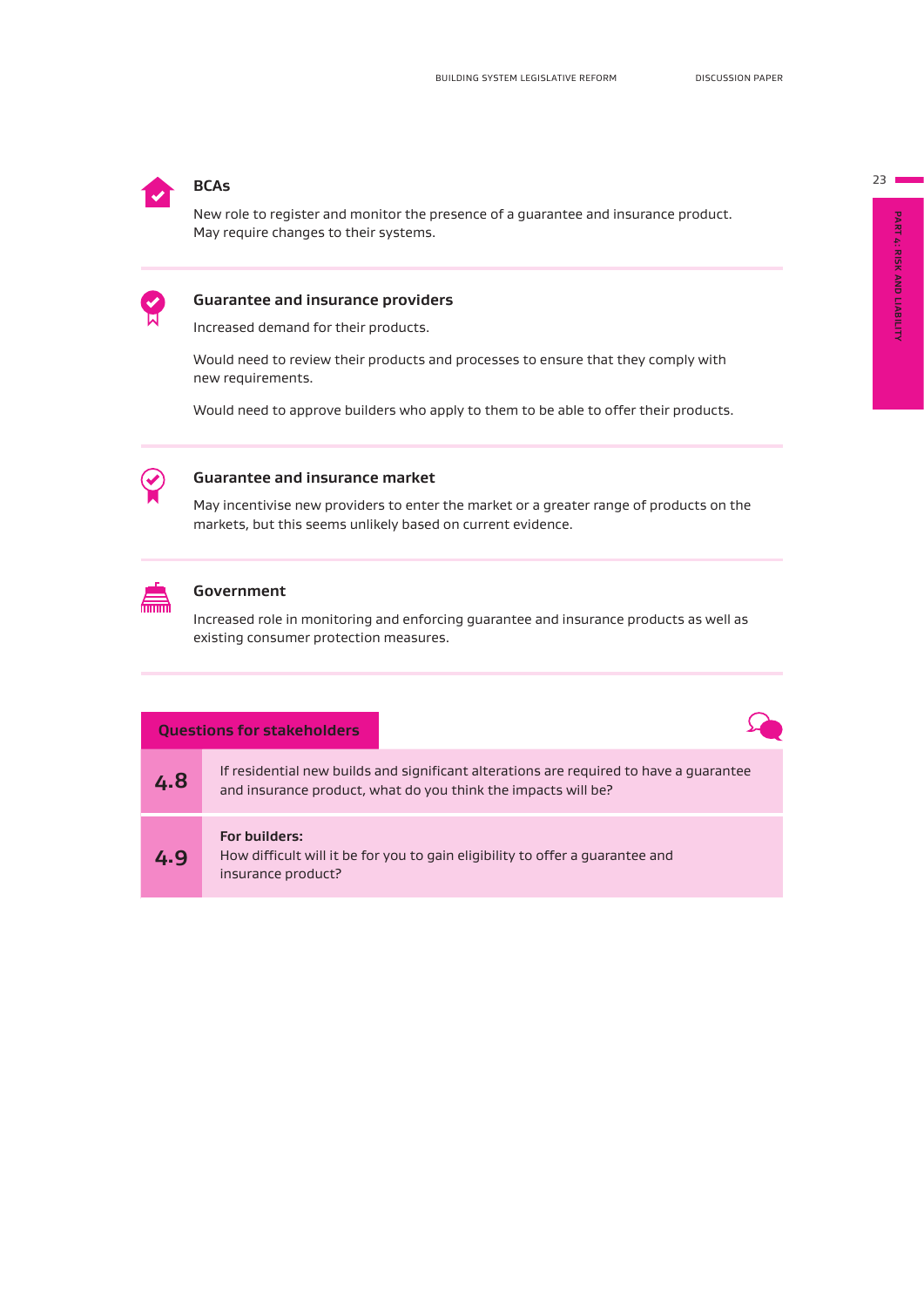#### **A two-year transition period**

The proposed change would require a change to the *Building Act*. Once the legislation has been changed, the following things need to happen:

- **EXECUTE REGULATIONS WOULD NEED TO BE PUT THE REGULAR IN PROPERTY OF SET OF SET OF SET OF SET SET SET SET SET S** and insurance products.
- $\blacksquare$  Guarantee and insurance providers would need enough time to prepare for the increased demand and to ensure their products meet the minimum standards.
- **Builders would need time to meet the requirements set by providers to allow them to offer** guarantee and insurance products.
- **E** Builders and BCAs would also need to change some of their processes and systems.

MBIE considers that a two-year transition period is needed after the regulations are made for these things to happen. We're interested in your feedback on how long the transition period should be.

Implementing a guarantee and insurance product would take time. A possible interim measure is to introduce a requirement to record on the LIM whether a guarantee and insurance product is in place. This would help to signal the importance of a guarantee and insurance product to home buyers.

An information and education campaign would support any changes, to ensure people are aware of, and understand, them.

|      | <b>Questions for stakeholders</b>                                                                                                                                    |
|------|----------------------------------------------------------------------------------------------------------------------------------------------------------------------|
| 4.10 | How long do you think the transition period for guarantee and insurance products<br>needs to be to ensure providers, builders and BCAs are prepared for the changes? |
| 4.11 | Is anything else needed to support the implementation of guarantee and<br>insurance products?                                                                        |

#### **Two options MBIE considered but doesn't recommend**

Below are two alternative options for guarantee and insurance products, but MBIE doesn't recommend either of them.

- **Rely only on increased educational campaigns to try and increase the use of guarantee and** insurance products: This option by itself is unlikely to be effective at increasing the uptake of guarantee and insurance products. As a result, many homeowners may still have no protection. Further, this option wouldn't be durable as many homeowners only build a new home once in their lifetime. They may not receive the information when they need it and have a significant ongoing cost to the Government of a continued awareness campaign.
- $\blacksquare$  Have the government provide guarantee and insurance products: This option would incur significant costs to implement. While homeowners would be covered, it would crowd out the private market for guarantee and insurance products. The costs of introducing a government scheme wouldn't equate with the size of the risk being managed.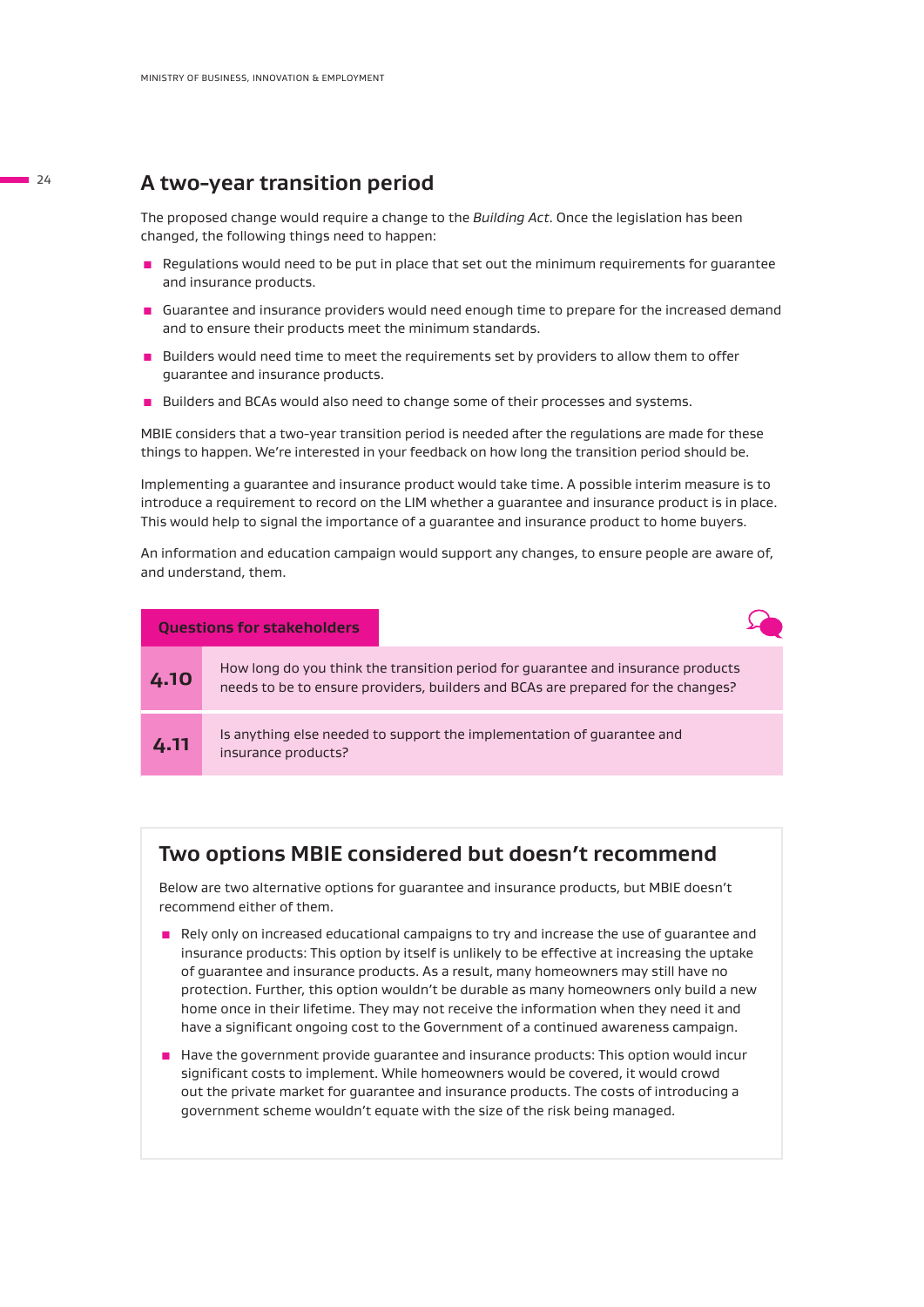# PART 4: RISK AND LIABILITY **PART 4: RISK AND LIABILITY**

# **MBIE wants stakeholders' feedback on the liability of BCAs**

#### **There are concerns that BCA liability may be disproportionate – or create a risk-averse consenting process**

A BCA can be liable for a building defect where the BCA's actions or inactions have contributed in some way to that defect.

Suggestions to limit the liability of BCAs have been driven by concerns that:

- **BCAs'** financial contributions towards fixing defective buildings are disproportionate to their largely supervisory role in the building process
- **BCAs' potential liability exposure results in risk-averse consenting processes.**

#### **MBIE proposes to leave BCAs' liability as it is – but have considered how a cap might work**

Based on the evidence currently available to us, MBIE proposes not to make any changes to the liability settings for BCAs. However, this position is based on assumptions that need to be tested further. For that reason, we are seeking your feedback on two options:

- leave the liability settings for BCAs unchanged (preferred)
- **place a cap on BCA liability.**

This section describes how a cap would work and sets out our initial assessment of both options.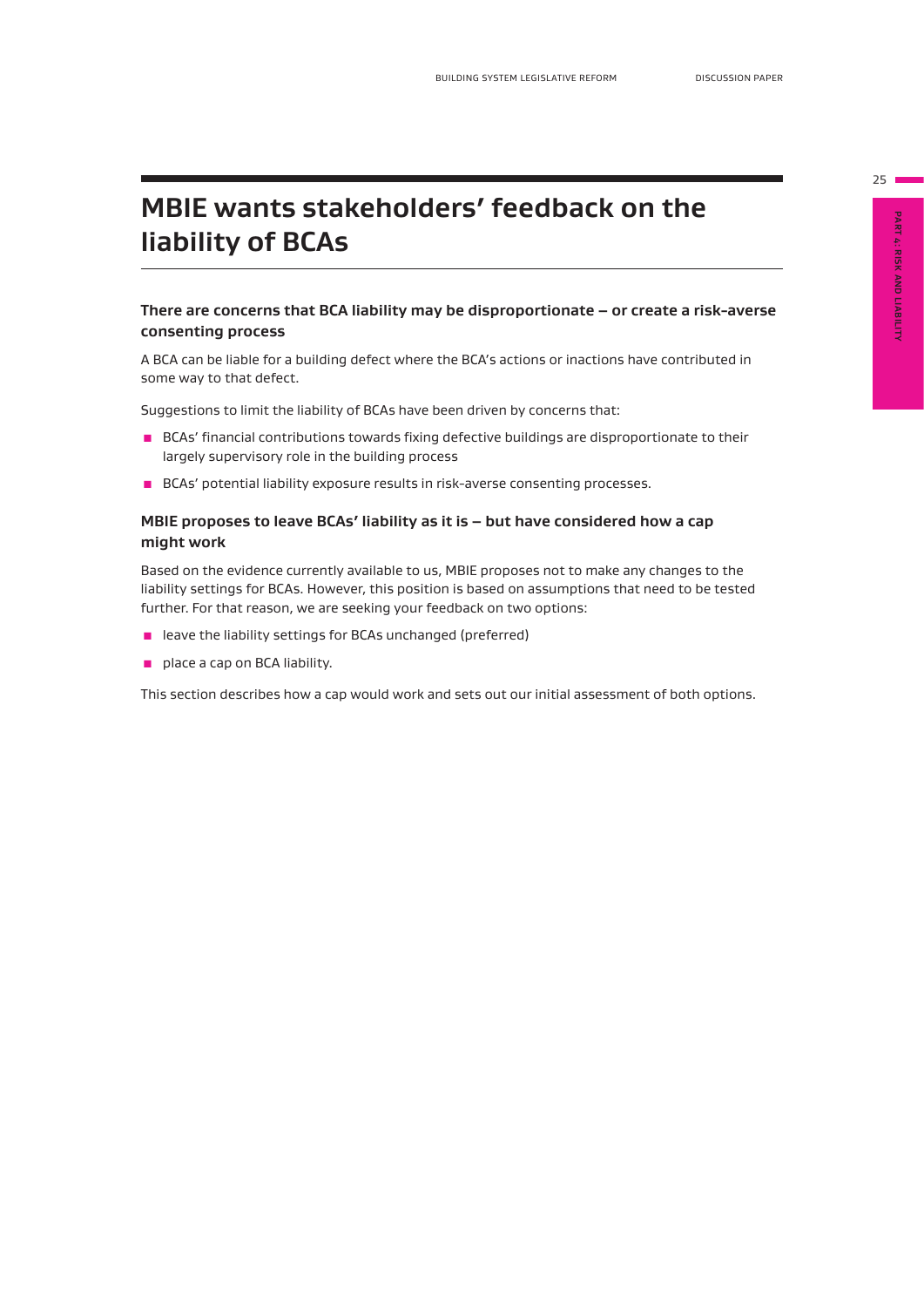#### **2. Leave the liability settings for BCAs unchanged**

#### **Proposal**

Leave the liability settings for BCAs unchanged.

#### **How a percentage cap on BCA liability could work**

MBIE has examined different ways to limit the liability of BCAs. Of the options looked at, we consider that placing a cap on the amount BCAs would have to pay is the option that best meets the objectives. But all of the options could have significant risks for the performance of the building sector.

#### **BCA liability could be capped at 20 per cent**

Under this option, BCAs that are found to have contributed to a defective building would pay no more than 20 per cent of the total losses.

#### **Any cap would apply to all types of buildings**

This option would apply to all types of buildings, including residential and commercial. The joint and several liability settings for other parties in the building process (such as product manufacturers and suppliers, designers, builders and developers) wouldn't change.

#### **Setting a cap of 20 per cent would be broadly consistent with previous court decisions**

MBIE proposes setting any cap on the liability of BCAs at 20 per cent. This figure would be more closely aligned with their supervisory role in the building process.

A cap of 20 per cent is broadly consistent with decisions made by New Zealand's courts. The courts make an assessment for liability based on the specific facts and circumstances of each case. Precedent suggests that a BCA's liability in each case is assessed by reference to the nature (and value) of its role and responsibility in that building's process. This has been determined to be in the region of 20 per cent.<sup>17</sup>

#### **A percentage-based cap has advantages over a dollar-based cap**

In 2014, the Law Commission recommended capping liability at \$300,000 for a single dwelling; \$150,000 per unit in a multi-unit development with a total cap of \$3 million per multi-unit development. MBIE considers that a dollar-based cap would be difficult to apply (as the thresholds would need to be regularly adjusted) and may result in unfair outcomes for owners of higher-value buildings. The thresholds are likely to be arbitrary amounts as data on where to set the thresholds is limited. The main advantage of a dollar-based cap is that it would provide greater certainty on the maximum amount that a BCA would have to pay.

<sup>17</sup> Court decisions have broadly supported this approach since the late 1970s (see *Anns v Merton London Borough Council [1978] AC 728, 755 (UK) and Mount Albert Borough Council v Johnson [1979] 2 NZLR 234*). The approach taken is that a building consent authority's liability is limited by the nature of its more passive, regulatory role (compared with the more active role carried out by builders/ architects). For example, in *Morton v Douglas Homes Ltd [1984] 2 NZLR 548* the High Court fixed the council's liability at 15%, and referred to the council's inspector's role as ''only supervisory'. In *Body Corporate 188529 v North Shore City Council [2008] 3 NZLR 479* Justice Heath's general conclusion was that the council ought not to be required to meet absolute standards when performing its regulatory functions and that its duty is to respond proportionately to the obligations cast on it. Based on the circumstances before him, he set the council's contribution at 15% as against the developer's 85% share.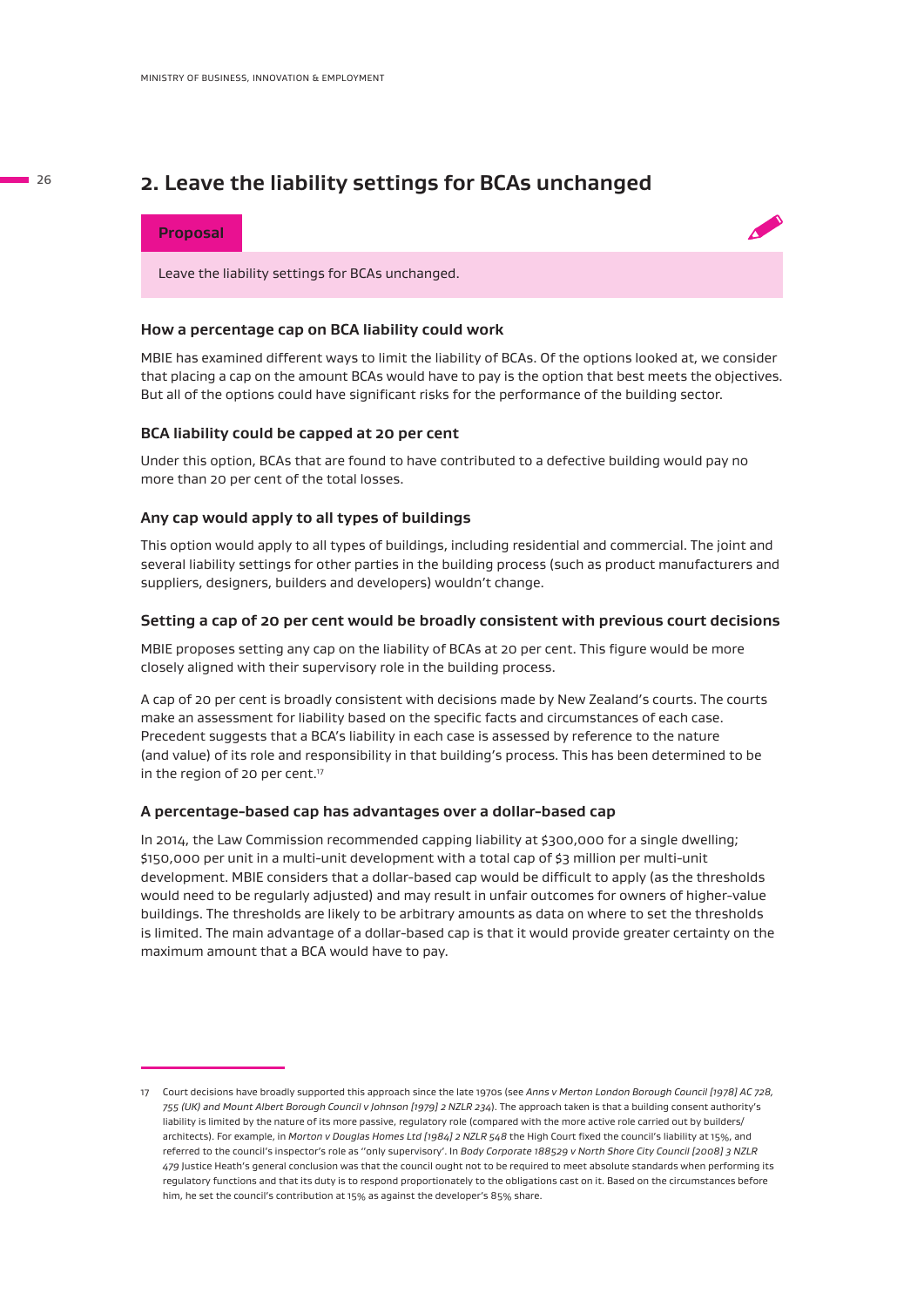MBIE considers that a percentage-based cap would be a better approach. It doesn't have to be adjusted to reflect inflation and wouldn't disadvantage owners of higher-value buildings.

#### **Another option is to have a higher cap where the BCA's contribution to the losses is over 20 per cent**

The liability of BCAs could be capped in all situations, irrespective of how much the BCA's actions (or inactions) contributed to the defect – that is, a blanket cap set at 20 per cent.

Alternatively, in situations where the BCA's contribution is found to be greater than 20 per cent, then its contribution to the losses could be the maximum it would have to pay.

For example, if a BCA was determined to have contributed to 15 per cent of the losses, the most it would have to pay is 20 per cent of the total (its contribution of 15 per cent plus 5 per cent towards any missing parties' contribution). Alternatively, if the BCA was found to have contributed to 30 per cent of the losses, the most it would have to pay is 30 per cent.

| <b>BCA level of contribution</b><br>to losses | <b>Blanket cap of</b><br>20 per cent                                                            | Higher cap when the<br><b>BCA's contribution is</b><br>over 20 per cent                       |
|-----------------------------------------------|-------------------------------------------------------------------------------------------------|-----------------------------------------------------------------------------------------------|
| 15 per cent                                   | pays up to 20 per cent<br>of the total:                                                         | pays up to 20 per cent of the<br>total:                                                       |
|                                               | 15 per cent (its share) $+$<br>5 per cent (towards<br>losses incurred by any<br>absent parties) | 15 per cent (its share) +<br>5 per cent (towards<br>losses incurred by any<br>absent parties) |
| 30 per cent                                   | pays 20 per cent                                                                                | pays 30 per cent                                                                              |

The table below illustrates how the two different options would work.

#### **A blanket cap is straightforward but could be unfair in some situations**

A blanket cap of 20 per cent would be easier to understand. It may make it easier to resolve claims out of court, as the courts wouldn't be required to determine the extent of the BCA's contribution.

Allowing for BCAs to pay a higher share in some situations would send a stronger signal about the importance of BCAs undertaking appropriate levels of scrutiny in carrying out their role. It would reduce some unfairness to other parties who have to pick up some of the BCA's share. However, this potential variation would reduce certainty and may require more involvement from the court in settling any dispute.

MBIE are interested in your thoughts on whether BCAs should pay more than 20 per cent if their contribution to the losses is higher.

#### **The liability settings should not be changed without a requirement to have a guarantee and insurance product**

Any limitation to the liability of BCAs would have to be implemented at the same time as the proposal to require a guarantee and insurance product. If the only change was to limit the liability of BCAs, then homeowners would risk greater financial losses if the building turns out to have a defect.

 $27 -$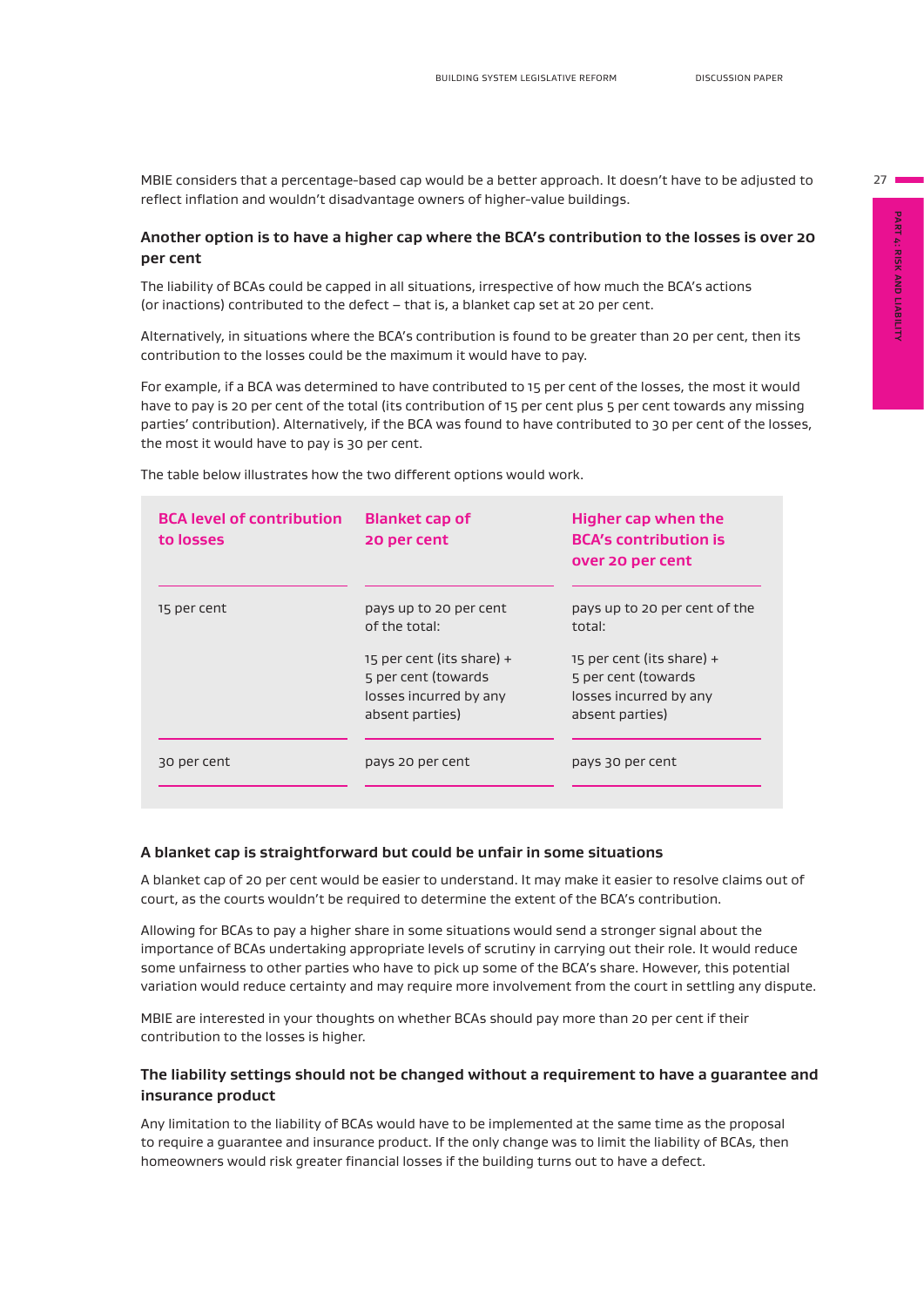#### **How the two options measure up to the five assessment criteria**

The assessment below considers two options:

- Leave the liability settings for BCAs unchanged. When assessing this option, MBIE has assumed that all the other changes in this discussion paper have been made. We've described this option as the 'enhanced status quo'.
- Place a 20 per cent cap on BCA liability.

#### **Does the proposal meet the objectives for risk and liability?**

#### **Enhanced status quo**

There would be no direct impact on the objectives for risk and liability.

The impact on BCAs' liability would depend on whether guarantee and insurance providers try to recover the costs of claims from BCAs. If they did not, guarantee and insurance products would help to reduce BCAs' contributions when some parties are absent.

Incentives for parties to change how they manage risks would not change directly. Homeowners are assumed to be more likely to have a guarantee and insurance product.

Changes to building products and methods and occupational regulation would increase awareness of parties' roles and responsibilities.

#### **20 per cent cap**

While it would meet the objective that the liability of BCAs is better aligned to their role, this wouldn't be the case for others in the building process.

It would increase the amount that other parties have to contribute. In some cases, the amount they have to contribute may be greater than their role.

Limiting BCAs' contribution would provide a strong signal to some participants that they cannot rely on BCAs alone to identify defects or to contribute towards any losses to a significant extent. This may encourage these participants to put in place other mechanisms to manage their risks.

It may strengthen incentives for builders and designers to take out professional indemnity insurance. However, this option may increase costs for insurance providers and, in turn, affect the cost or availability of professional indemnity insurance. This could potentially reduce the availability of costeffective options to manage people's risks.

This option wouldn't affect the other objectives for risk and liability.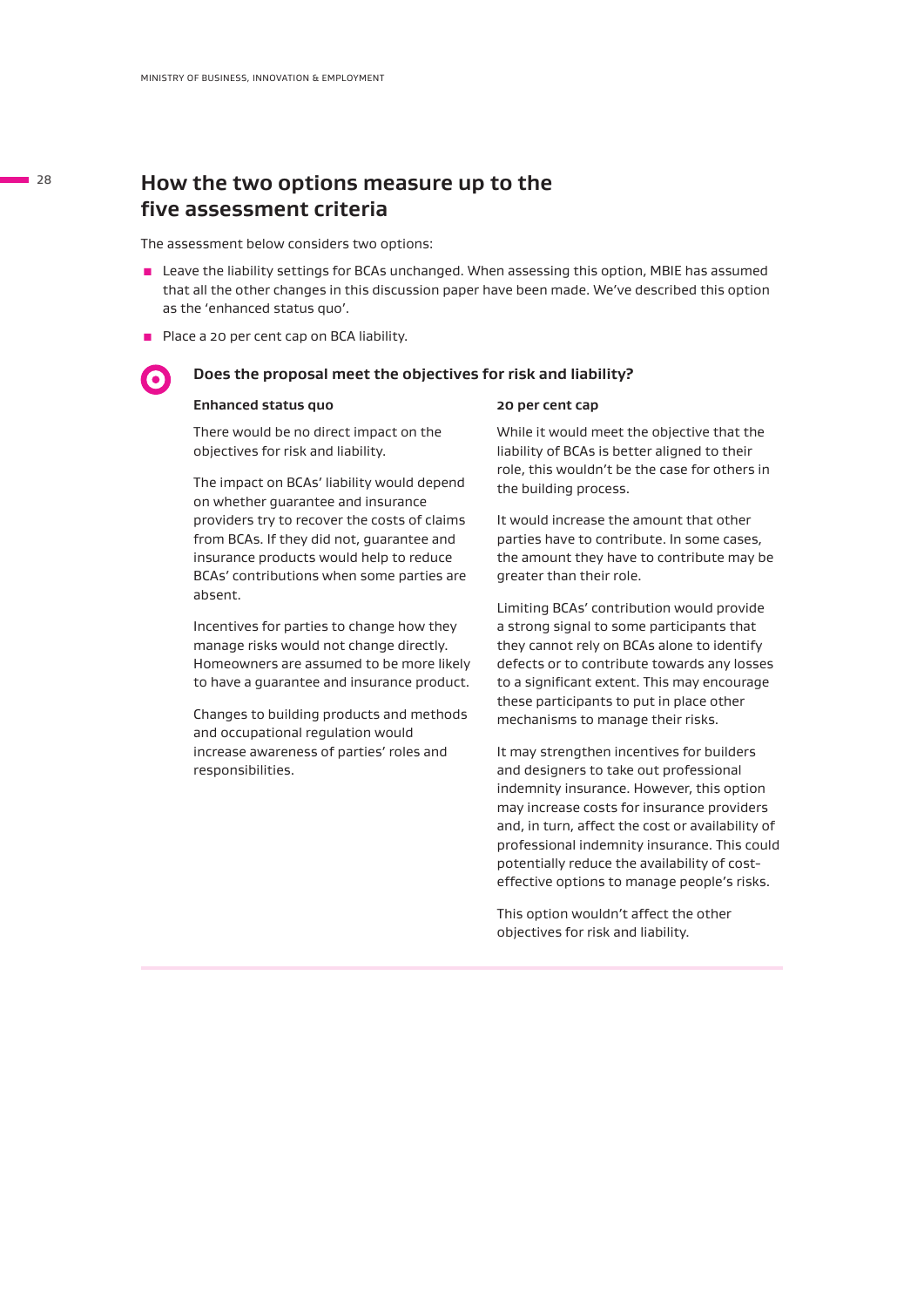$29$ 

#### **Does the proposal support the desired behavioural shifts in the building sector?**

#### **Enhanced status quo**

The incentives for parties to change their behaviours would not directly change.

Proposed changes to building products, methods and occupational regulation (and offences and penalties) would incentivise behavioural changes that lead to higherquality

building work.

BCAs have identified a range of factors that influence how they approach consenting. The proposed changes to building products and methods and occupational regulation should give BCAs greater confidence in the overall quality of the building sector. This, in turn, should support them to introduce more efficient consenting processes.

#### **20 per cent cap**

Limiting BCA contributions may strengthen the incentive for homeowners to take out a guarantee and insurance product. However, it is unlikely that BCA liability is a significant factor in their decision making.

This option may incentivise builders and designers to improve their quality assurance processes, resulting in better building work. On the other hand, it may lead to more risk-averse behaviour that would lead to increased costs or delays in the building process. Examples are when technical experts don't want to be involved in more complex building work or need more assurance before they provide a producer statement.

Risk aversion may lead some participants to rely more on contracts so they can shift some of their risks on to others. Where these risks are outside the other parties' control, this may increase the risk of insolvency when something does go wrong.

The responses from builders and designers would depend to some extent on whether the other proposed changes reduce the number of building defect claims.

This option may provide BCAs with greater confidence to be less risk-averse about how they fulfil their roles and responsibilities. However, a number of factors drive the consenting approach of BCAs. The proposed changes to building products and methods and occupational regulation are likely to play a greater part in changing their behaviour.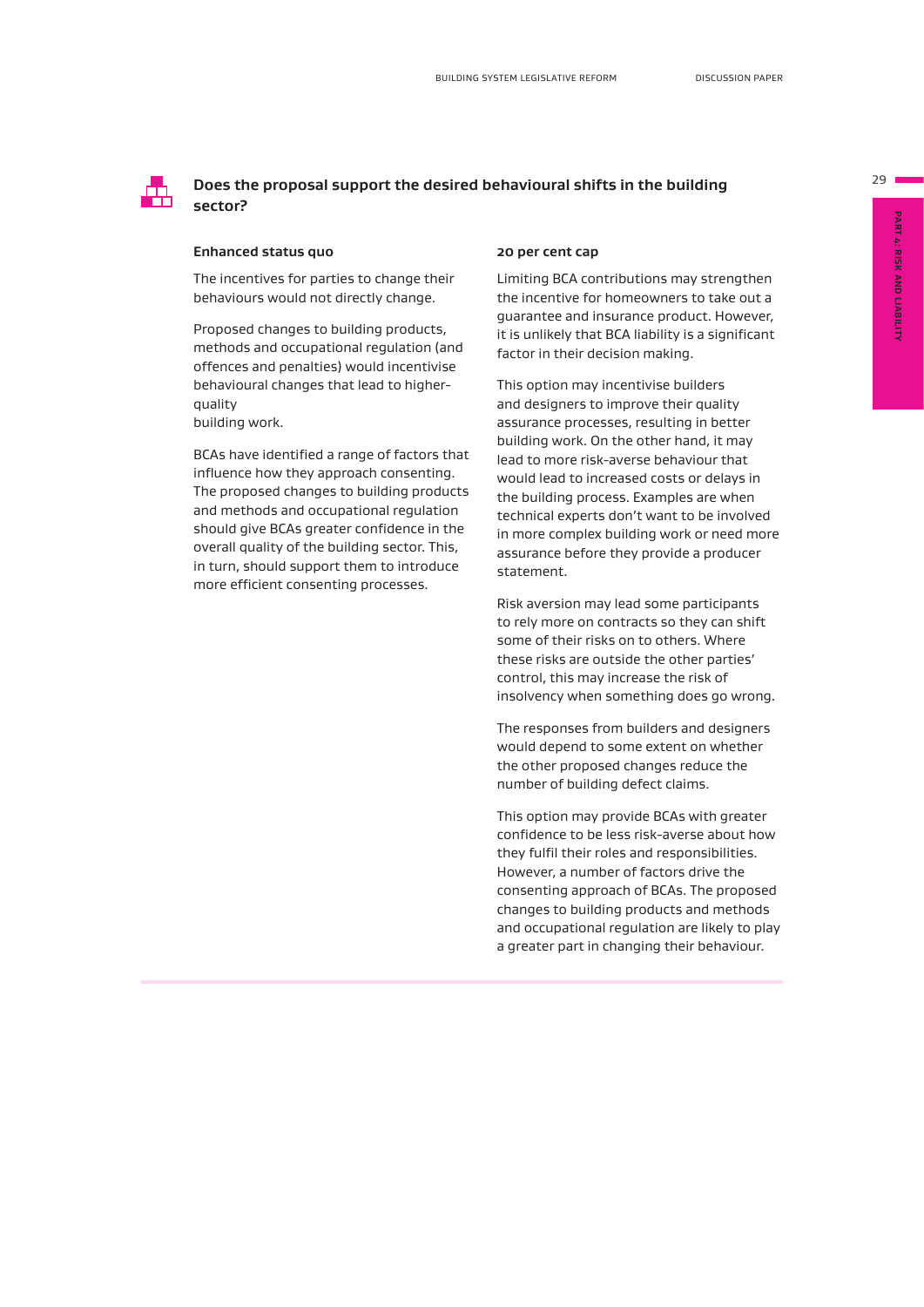

#### **! Would the benefits of the proposal outweigh the risks and costs?**

#### **Enhanced status quo**

Further work is needed to quantify the costs and benefits of this option.

BCAs should face no direct change to their costs. Indications are that the BCAs' liability risk may be decreasing. Research indicates that the number of defective building cases involving BCAs has decreased since 2012. It is assumed that the other proposed changes would increase the quality of building work, further decreasing the number of building defect cases.

#### **20 per cent cap**

Further work is needed to quantify the costs and benefits of this option.

This option would likely increase the share of costs that other participants in the building system, such as designers and builders, would have to contribute in liability cases. Homeowners would find it difficult to recover costs from builders and designers who don't have sufficient assets or insurance to cover the losses.

This option may not change the total costs that fall on homeowners and rate payers. It may only change the way costs are spread among them. The total costs may decrease if the quality of building work increases.

We intend to undertake further work to test how this option would affect the provision of guarantee and insurance products. One risk is that capping liability reduces the attractiveness of the market to providers, as it would limit their ability to recover costs. Alternatively, it may significantly increase the cost of guarantee and insurance products for homeowners. Both scenarios would reduce the uptake of guarantee and insurance products and potentially leave homeowners financially exposed.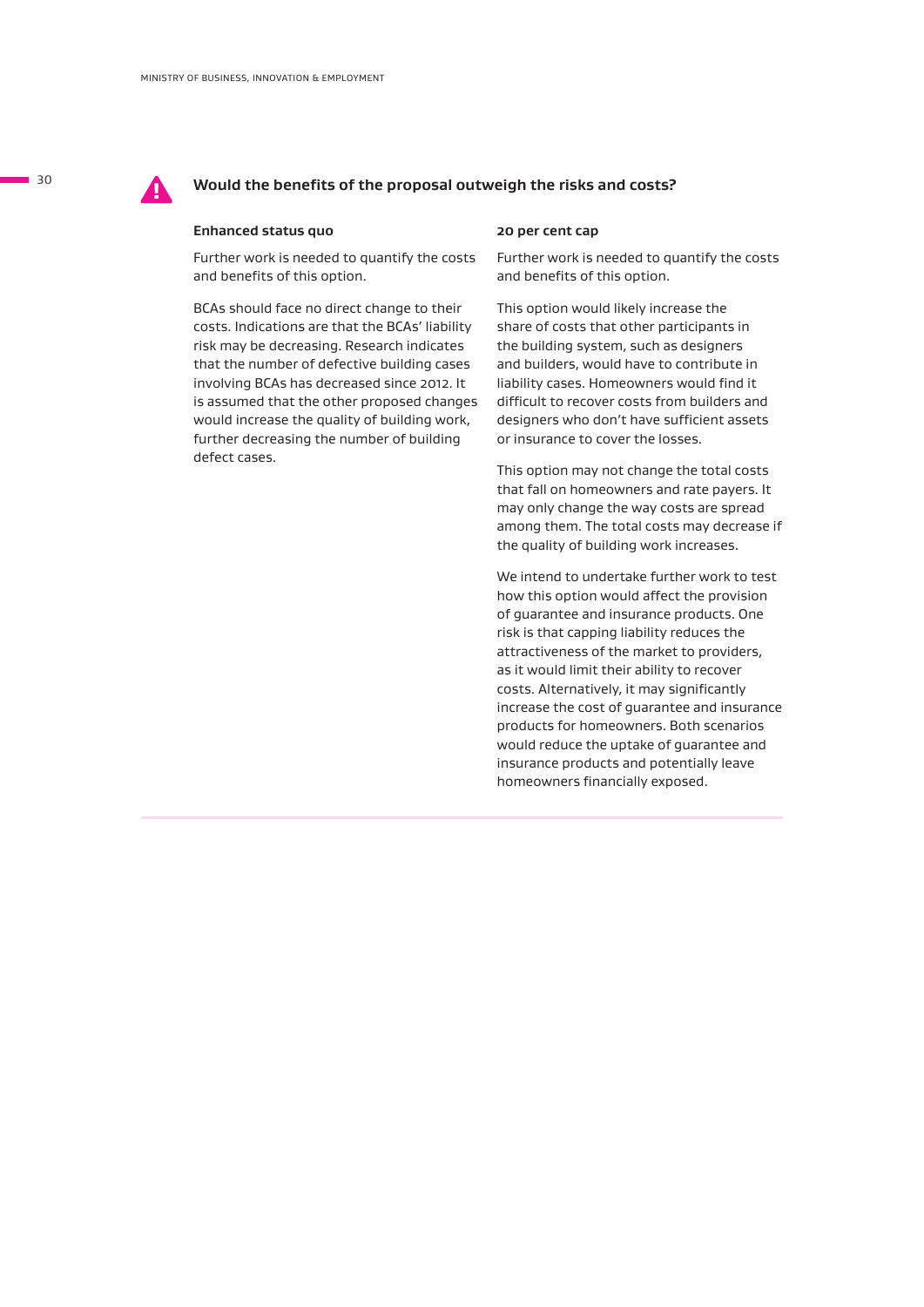#### **Is the proposal consistent with other elements of the building system?**

#### **Enhanced status quo**

If the liability settings are creating ineffective consenting processes, then the settings may be working against what the regulatory system is trying to achieve.

#### **20 per cent cap**

This option would be consistent with other elements of the building regulatory system if it incentivises more efficient consenting processes and quality building work. If it leads to more risk-averse behaviour by other parties, then it would work against what the regulatory system is trying to achieve. It may limit innovation and the use of new products or building methods. It may shift to other parties more risk than they're able to manage. This may reduce firm viability or increase insolvency.



#### **Is the proposal consistent with related government policy and regulations?**

#### **Enhanced status quo**

If the liability settings are creating ineffective consenting processes, then the impact on the building of new houses may be limited.

#### **20 per cent cap**

More work is needed to identify what impact this option might have on the building of new houses. It may reduce the viability of a development if a suitable guarantee and insurance product (or another type of risk management mechanism) isn't available or the costs of building increase.

 $31$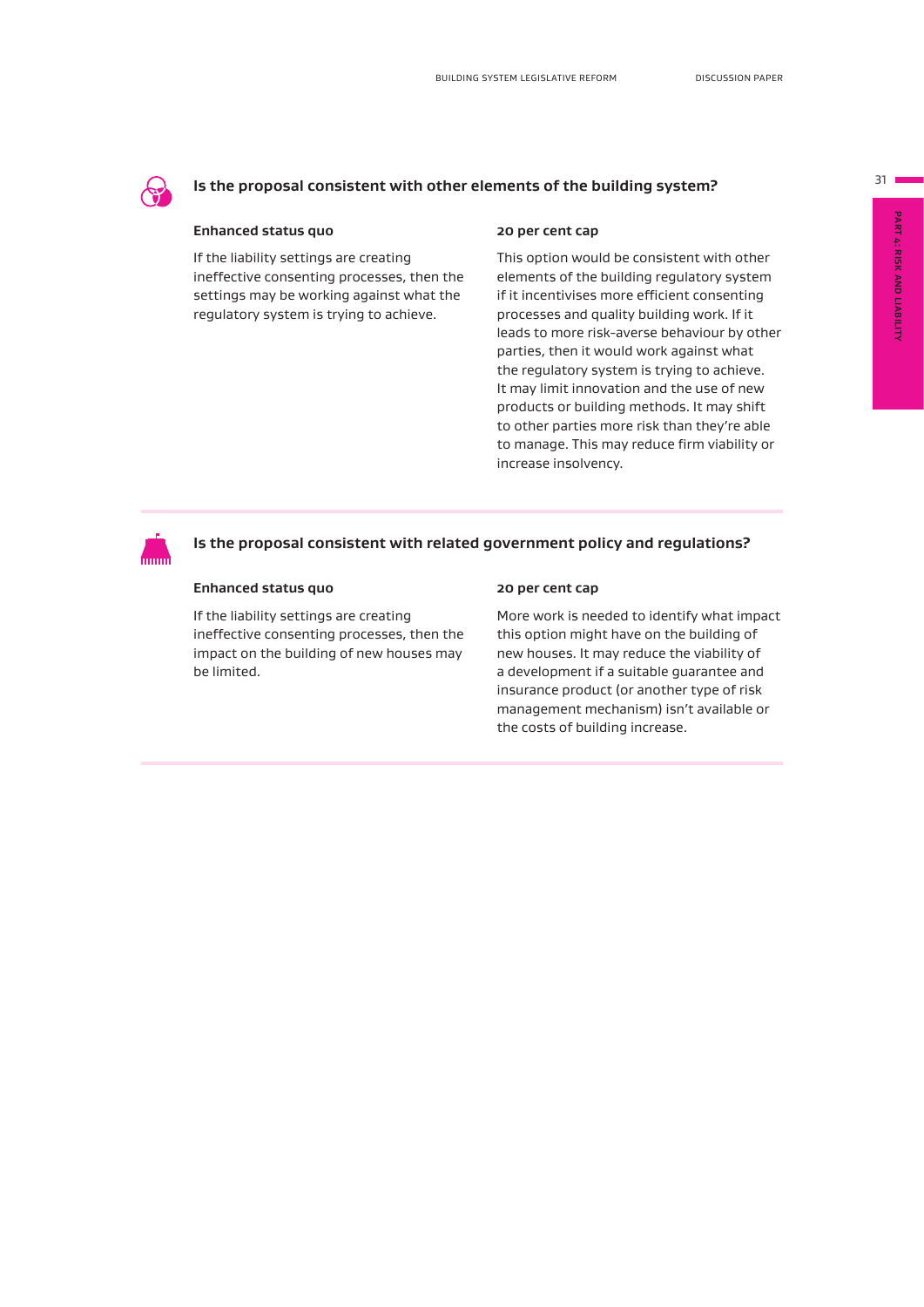#### **Potential impacts of the option to cap BCA liability**

The assessment below only considers the potential impacts of a cap on BCA liability.

Making no changes to the liability settings should have no direct impacts – the indirect impacts are identified in all other parts of the discussion paper.



#### **Homeowners**

Should be no direct impact if the homeowner has a guarantee and insurance product and they can make a claim.

Increased risk of financial losses if they don't have a guarantee and insurance product.

May create a barrier to taking claims related to BCA negligence (as the costs may outweigh the potential amount that could be paid).

Size of impact depends on what impact there is on the availability of guarantee and insurance products and the cover provided.



#### **Owners of non-residential buildings**

Greater risk of financial losses.

May increase use of mechanisms to control risks, such as insurance, contracts, performance bonds and retentions. Could have negative outcomes (eg increased risk of insolvency) if shift risks to other parties who are unable to control those risks.



#### **Builders and designers**

Potential to face greater share of losses, especially if other parties absent. The losses may be greater than their role.

May incentivise use of professional indemnity insurance. But may have negative impacts on availability of this type of insurance.

May be reluctant to take on riskier or more complex building work.

May lead to increase in insolvencies.



#### **BCAs**

Likely to face lower liabilities from defective buildings.

May make it easier to get insurance cover.

Unlikely to directly impact on consenting process.



#### **Guarantee and insurance providers**

May find it harder to recover costs of claims from other parties.

May reduce viability of providing guarantee and insurance products.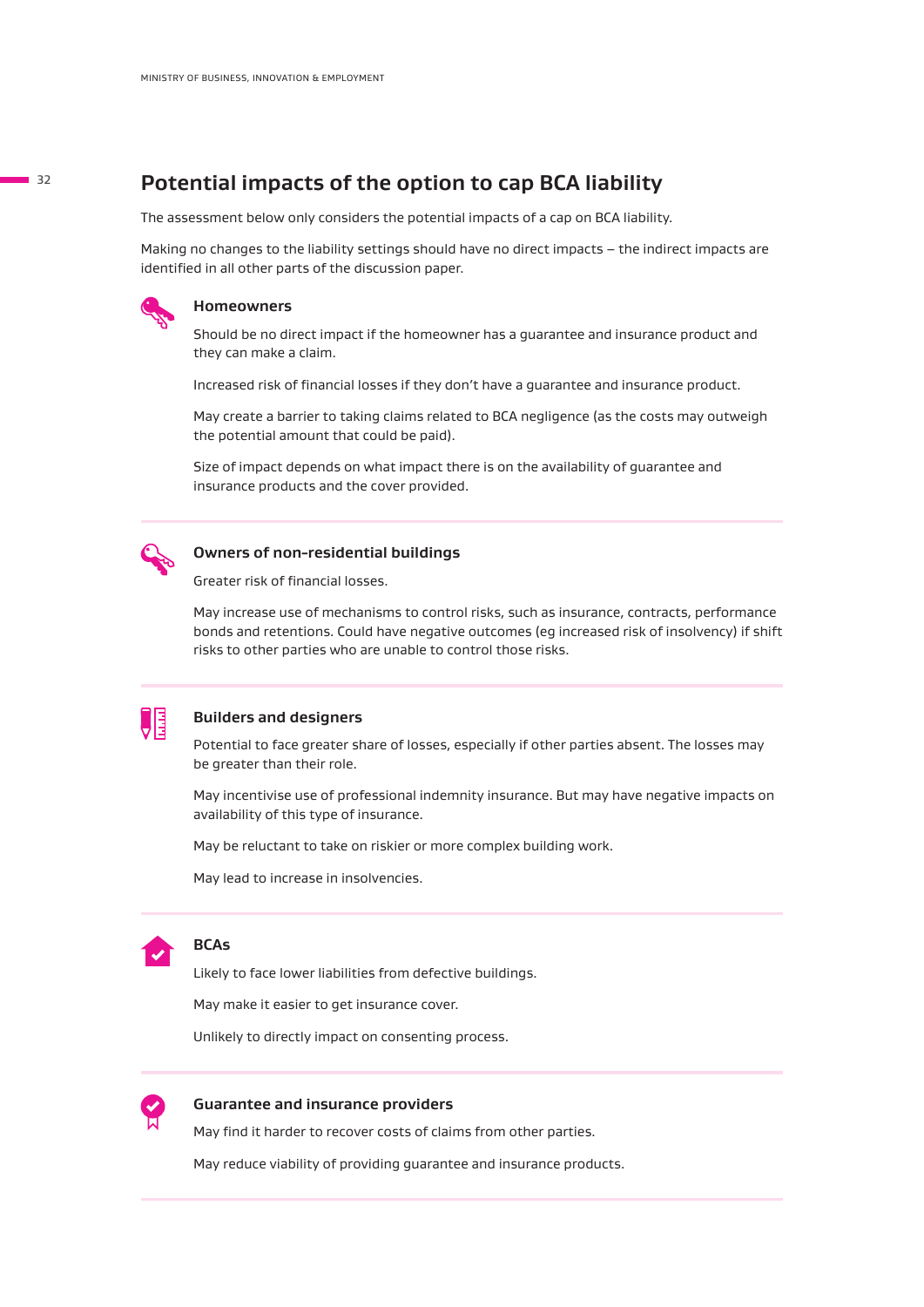| <b>Questions for stakeholders</b> |                                                                                                                                                                          |
|-----------------------------------|--------------------------------------------------------------------------------------------------------------------------------------------------------------------------|
| 4.12                              | If the government decides to make all the other changes in this discussion paper, do<br>you agree that that the liability settings for BCAs will not need to be changed? |
|                                   | What area of work do you think will have the biggest impact on BCA consenting<br>hehaviour?                                                                              |
| 4.13                              | If the government decides to limit BCA liability, do you support the proposal to place<br>a cap on BCA liability?                                                        |
| 4.14                              | If there is a cap on BCA liability, do you agree that the cap should be set at 20 per cent?                                                                              |
| 4.15                              | If there is a cap on BCA liability, do you think BCAs should have to pay more than 20<br>per cent if they have contributed to more than 20 per cent of the losses?       |
| 4.16                              | What do you think would be the impacts of placing a cap on BCA liability?                                                                                                |
| 4.17                              | Do you have any other comments on these proposals?                                                                                                                       |

#### **Three options MBIE considered but doesn't recommend**

Below are three further options for the liability of BCAs, but MBIE doesn't recommend them as they fail to meet the objectives for risk and liability.

- **EXECTED Restrict liability to dangerous defects.** The liability of BCAs would be restricted to where they have been found to contribute to a defect that risks causing death or serious injury or illness. This option was based on the approach taken in British Columbia, Canada. However, it's hard to define 'dangerous defect'. The term may be interpreted broadly, which could result in little or no change. It would result in some uncertainty and increased costs from court cases (to test the definition of 'dangerous defect').
- **E** Restrict the liability to residential buildings. BCAs currently have a common duty of care for all types of buildings. A differentiated duty of care would introduce more complexity because of the lack of a clear boundary between residential and non-residential buildings, especially in mixed-use buildings. Costs would increase as people tested the boundaries. This option wouldn't align well with the roles and responsibilities of BCAs.
- **E** Introduce proportionate liability. Under proportionate liability, each defendant is only liable for the proportion of damage that they caused. Proportionate liability wouldn't protect homeowners from financial loss, and may deter guarantee and insurance providers from entering the market due to the lower likely recovery of damages from others in the system. Homeowners would find it hard to show how much each defendant contributed to their loss. Court costs are likely to increase as the parties dispute their proportion of contribution. The Law Commission has recommended against moving to proportionate liability for building-related claims.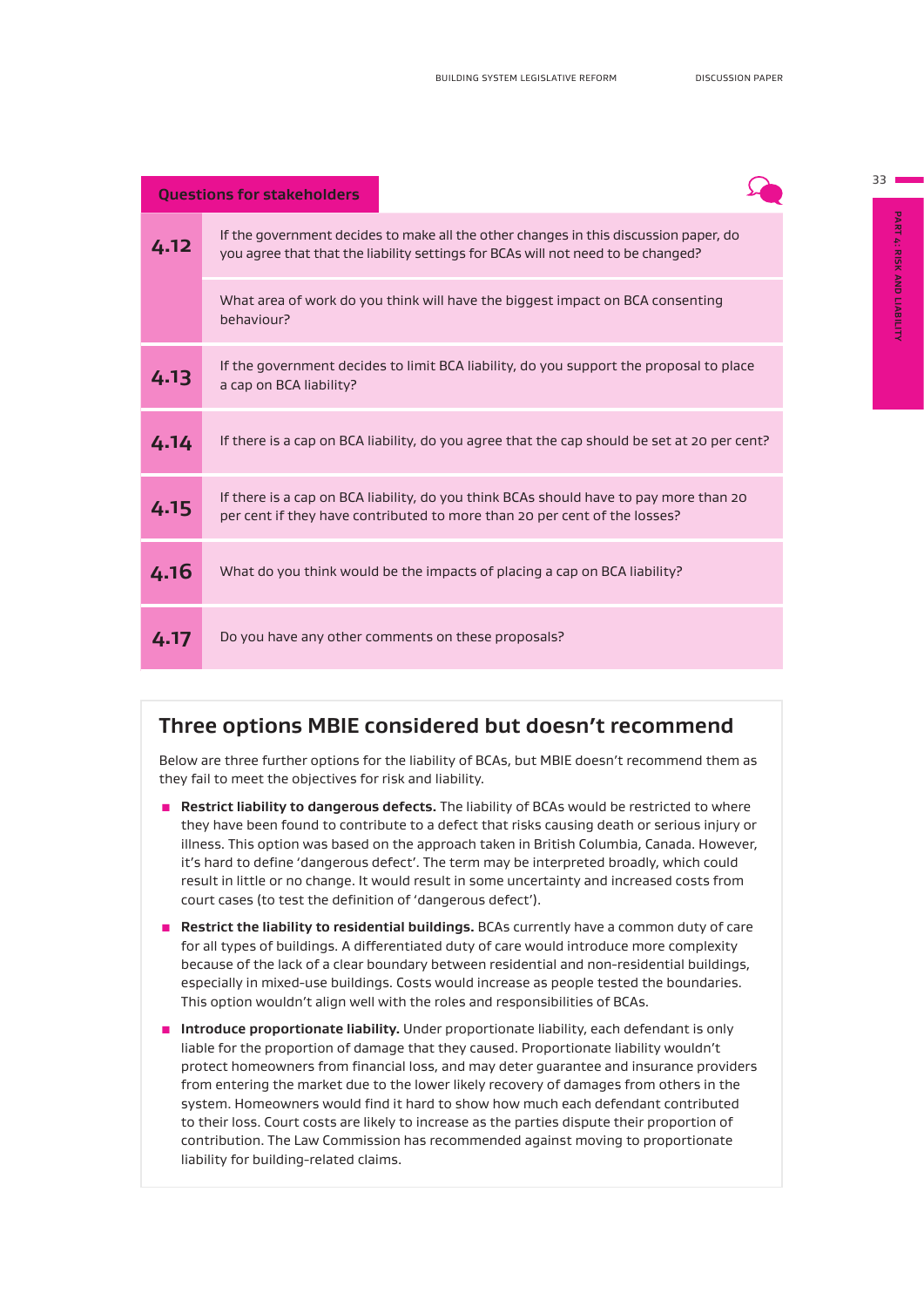# **Recap of questions**

|      | Part 4-Risk and liability                                                                                                                                                                                                                                                                                                                                          |
|------|--------------------------------------------------------------------------------------------------------------------------------------------------------------------------------------------------------------------------------------------------------------------------------------------------------------------------------------------------------------------|
| 4.1  | Do you support the proposal to require guarantee and insurance products for<br>residential new builds and significant alterations?                                                                                                                                                                                                                                 |
| 4.2  | Do you think homeowners should be able to actively opt out of having a guarantee<br>and insurance product?                                                                                                                                                                                                                                                         |
| 4.3  | Should there be conditions on when homeowners are able to opt out? What should<br>these conditions be?                                                                                                                                                                                                                                                             |
| 4.4  | What types of buildings do you think should be required to have a guarantee and<br>insurance product?                                                                                                                                                                                                                                                              |
| 4.5  | What threshold do you think the requirement for a guarantee and insurance product<br>should be set at?                                                                                                                                                                                                                                                             |
| 4.6  | Do you have any views on the minimum standards that should be set for a guarantee<br>and insurance product?<br>For example: the type of product, the types of events that are covered, the minimum<br>level of cover, the period of cover, the nature of redress, the maximum claim value,<br>dispute resolution processes, the ability to transfer to new owners. |
| 4.7  | What financial and prudential requirements do you think should be placed on<br>providers to ensure there is a continuing supply of guarantee and insurance products?<br>For example: reinsurance or other insurance backing, solvency, auditing requirements,<br>security and prudential requirements.                                                             |
| 4.8  | If residential new builds and significant alterations are required to have a guarantee<br>and insurance product, what do you think the impacts will be?                                                                                                                                                                                                            |
| 4.9  | For builders:<br>How difficult will it be for you to gain eligibility to offer a guarantee and<br>insurance product?                                                                                                                                                                                                                                               |
| 4.10 | How long do you think the transition period for guarantee and insurance products<br>needs to be to ensure providers, builders and BCAs are prepared for the changes?                                                                                                                                                                                               |
| 4.11 | Is anything else needed to support the implementation of guarantee and<br>insurance products?                                                                                                                                                                                                                                                                      |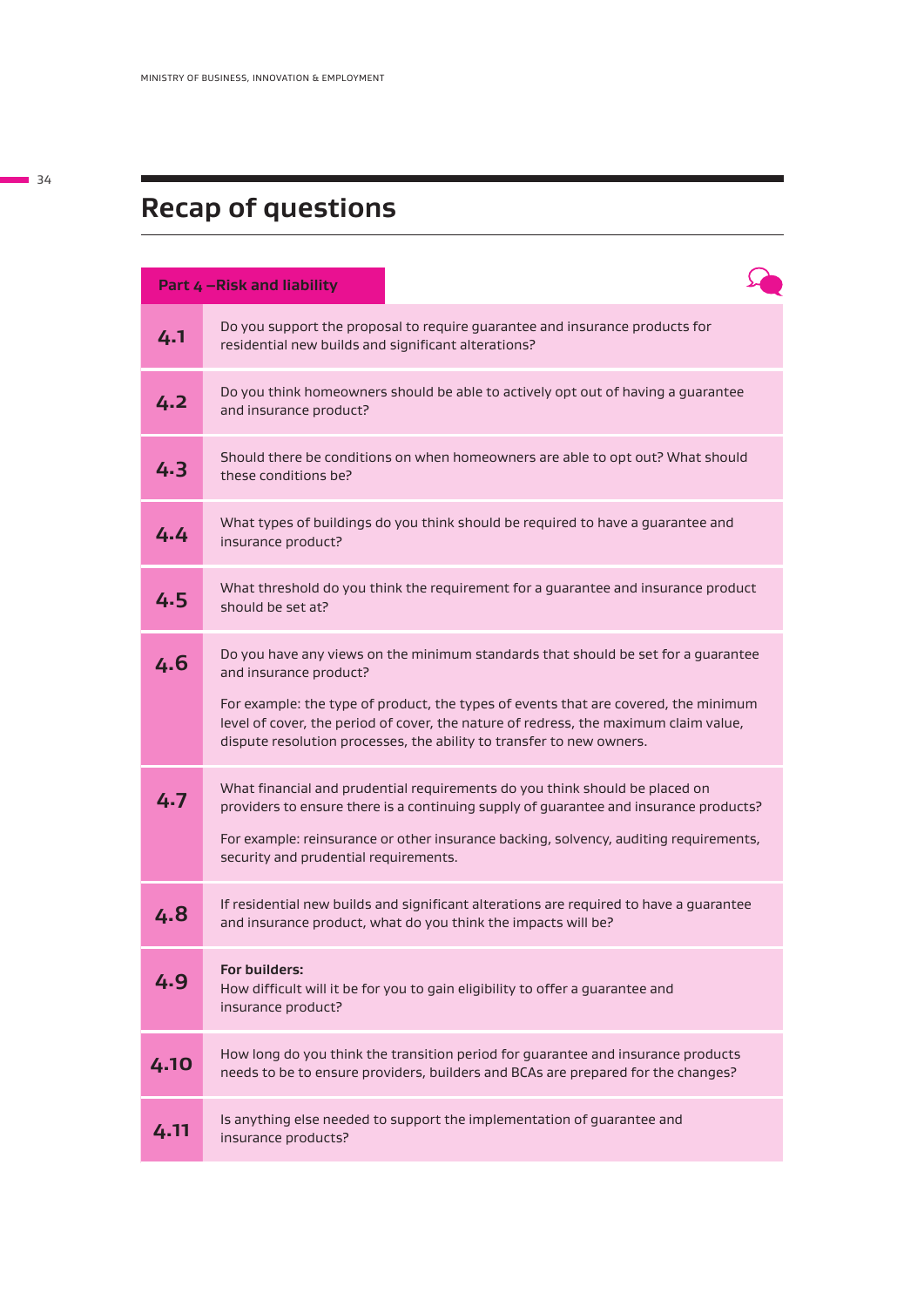| 4.12 | If the government decides to make all the other changes in this discussion paper, do you<br>agree that that the liability settings for BCAs will not need to be changed? |
|------|--------------------------------------------------------------------------------------------------------------------------------------------------------------------------|
|      | What area of work do you think will have the biggest impact on BCA consenting<br>behaviour?                                                                              |
| 4.13 | If the government decides to limit BCA liability, do you support the proposal to place<br>a cap on BCA liability?                                                        |
| 4.14 | If there is a cap on BCA liability, do you agree that the cap should be set at 20 per<br>cent?                                                                           |
| 4.15 | If there is a cap on BCA liability, do you think BCAs should have to pay more than 20<br>per cent if they have contributed to more than 20 per cent of the losses?       |
| 4.16 | What do you think would be the impacts of placing a cap on BCA liability?                                                                                                |
| 4.17 | Do you have any other comments on these proposals?                                                                                                                       |



PART 4: RISK AND LIABILITY **PART 4: RISK AND LIABILITY**

# **Have your say**

See **page 4** of the introduction (Part 1) for details on how to submit your feedback.



**Submissions close on 16 June 2019**